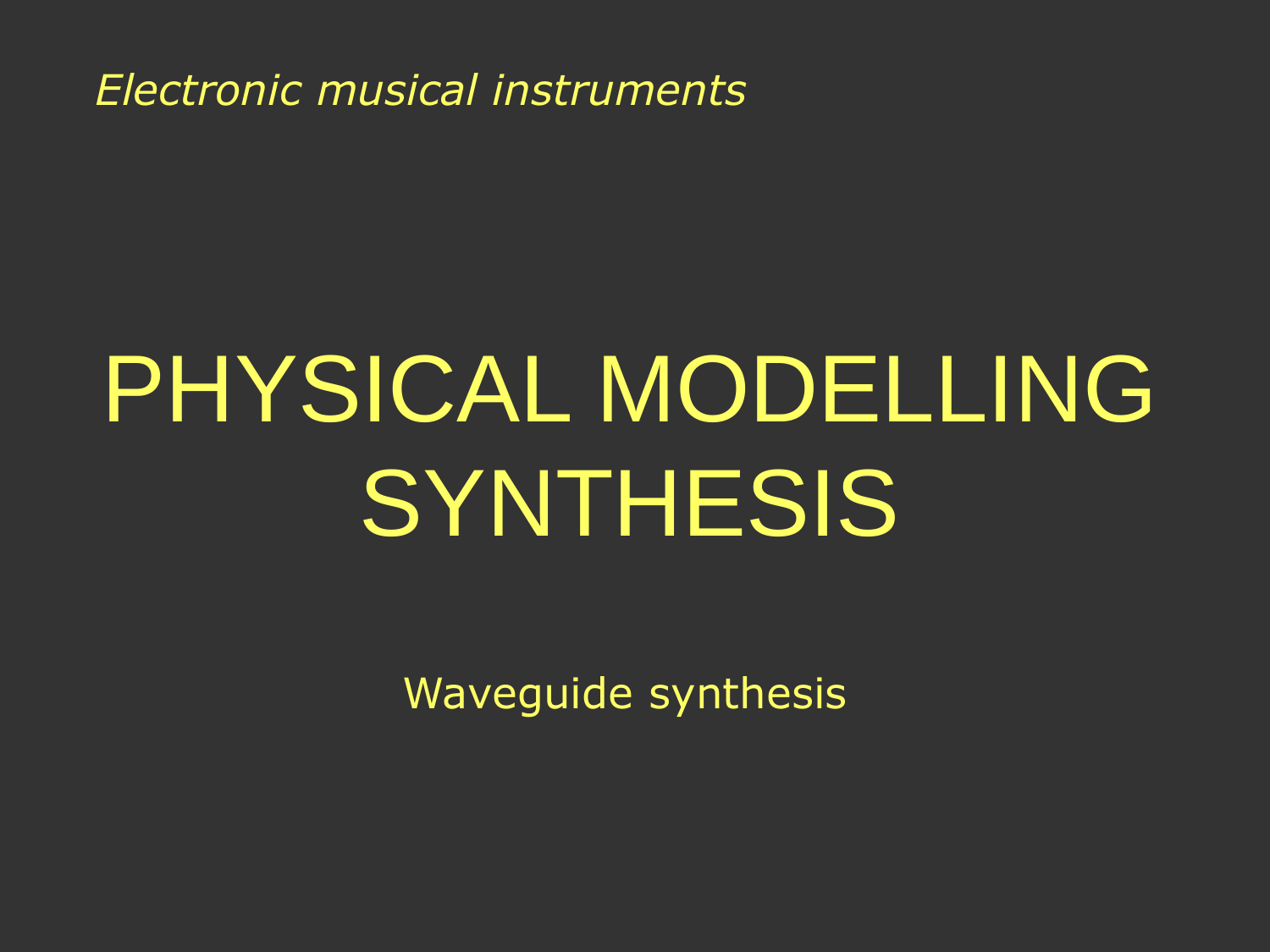#### Introduction

- Synthesis methods developed so far did not allow for synthesizing realistic sounds of real instruments.
- Sampling gives realistic sounds, but articulation is very limited, the sounds remain the same.
- A modelling approach: we model the instrument, not the sound it produces!
- A virtual instrument (a model) is a software.
- Parameters of the model may be altered, affecting the sound just like the articulation does in real instruments.
- The model reacts to parameters change by altering the timbre of the produced sound.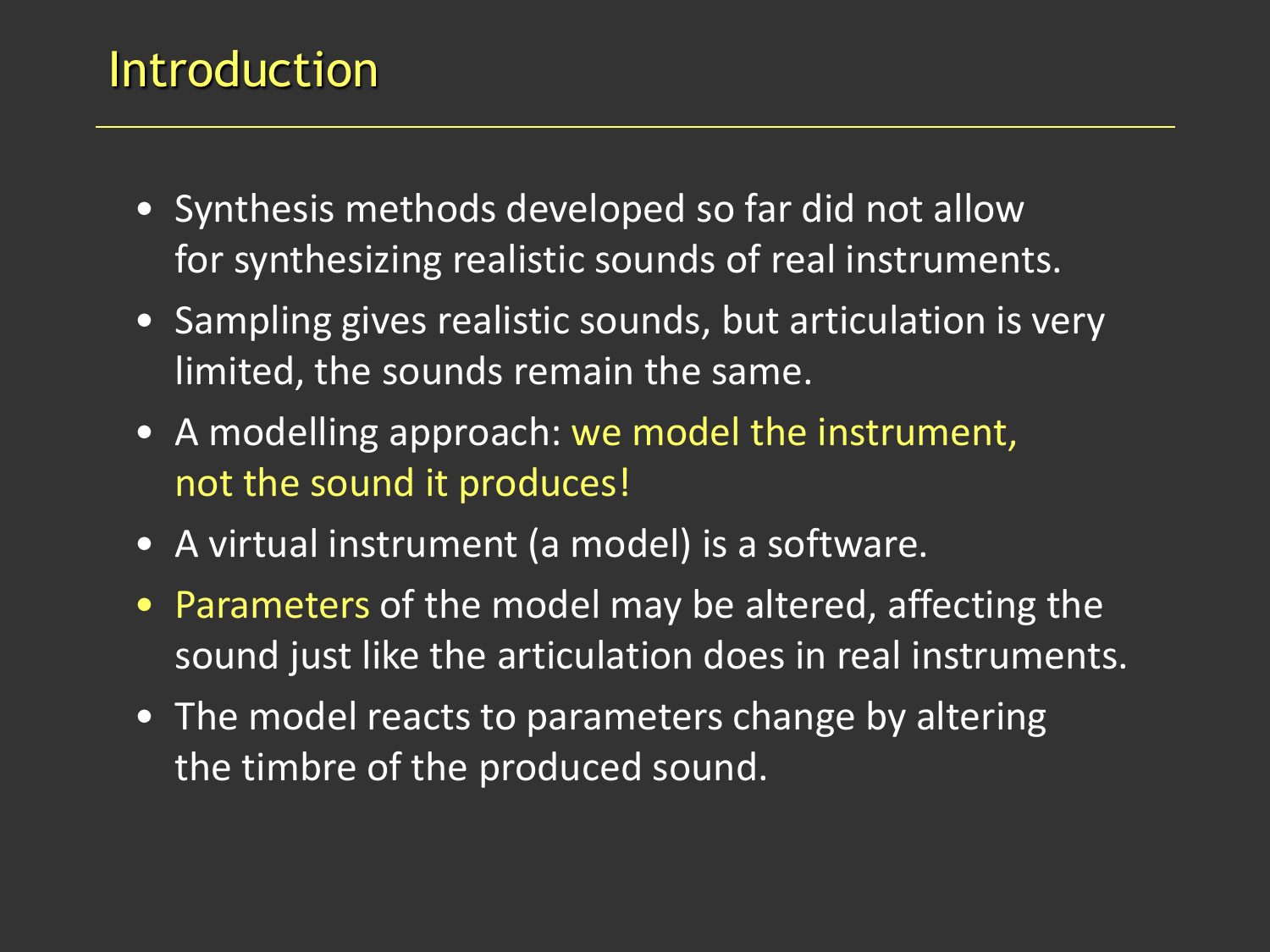## Mathematic modelling

- The mathematic modelling approach is based on describing the process of sound creation with equations.
- A function is created: sound = model(parameters).
- If the equations are solved, a synthetic sound is created.
- Altering the model parameters affects the resulting sound in a similar way to real instrument, allowing for articulation.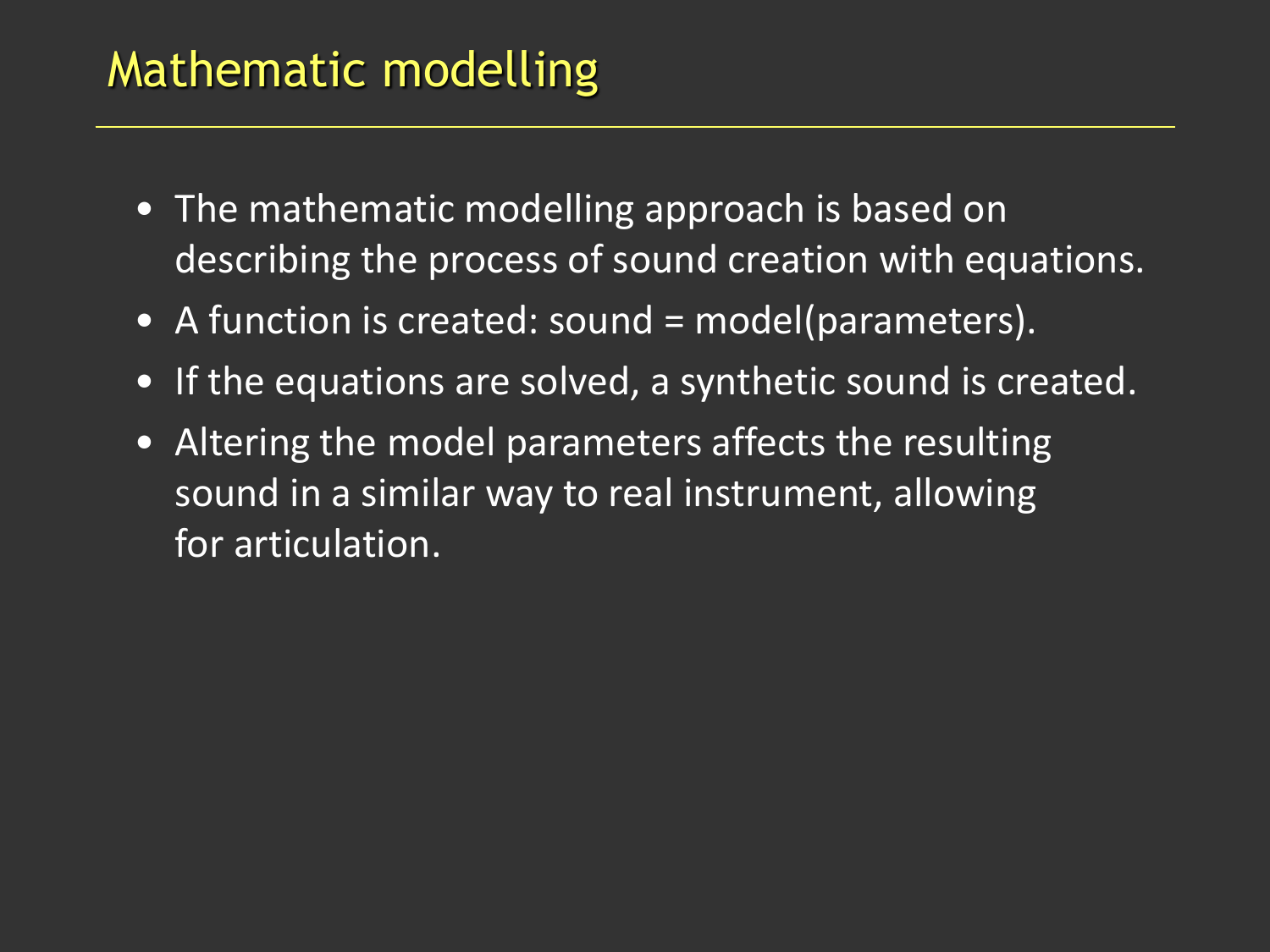Mathematic modelling is not a practical way of performing sound synthesis.

- It is very hard to form equations that describe the sound creation process accurately.
- Solving such equations requires numerical methods.
- Computations are very complex and time consuming. Real time synthesis is not possible even on the modern hardware.
- This synthesis method is useful only for research, it cannot be used in commercial synthesizers.
- There is a better way!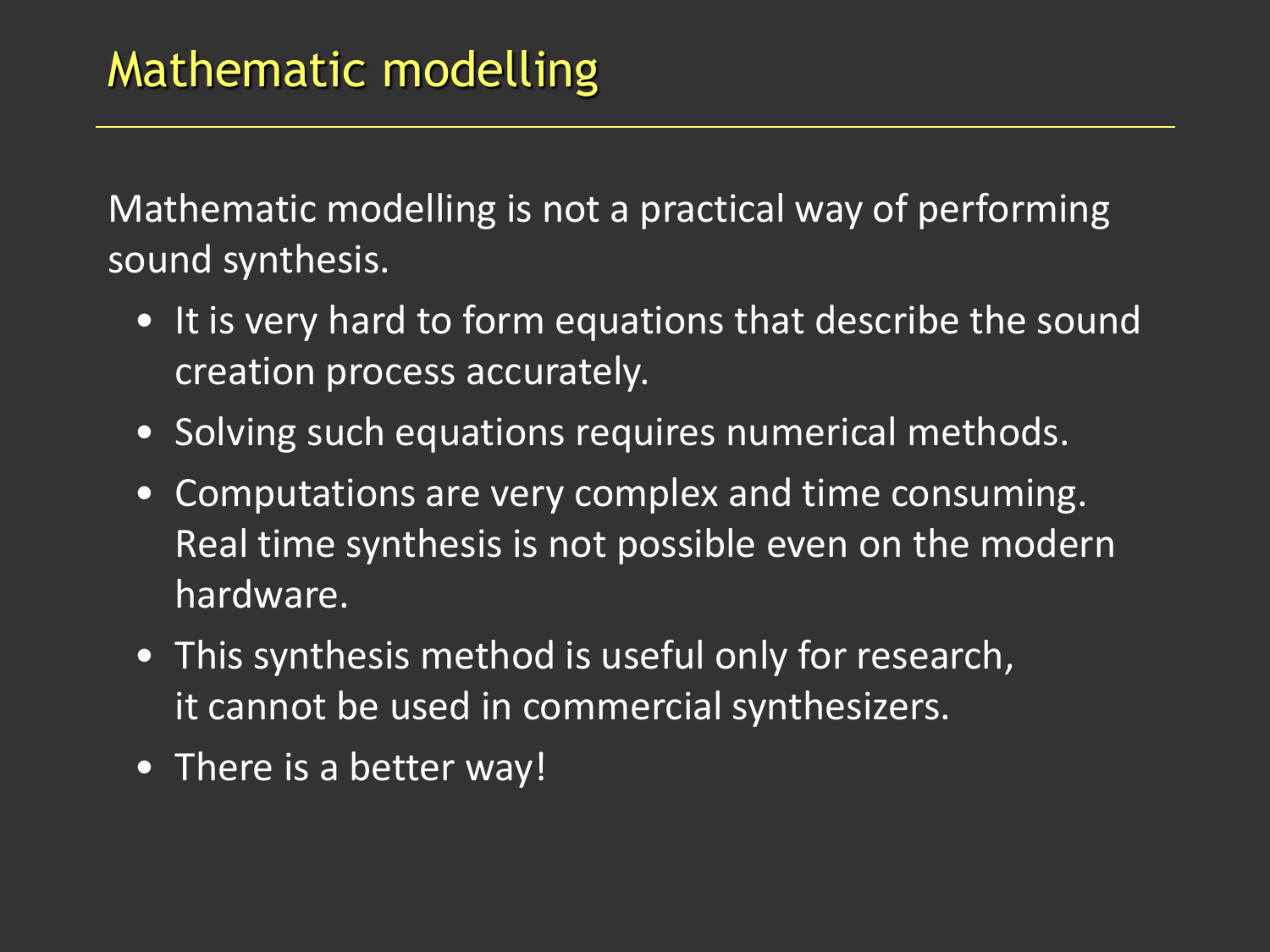Digital waveguide modelling – a new synthesis method.

- Developed at the Stanford University (US) in early 1990s (J.O. Smith, P. Cook).
- It is based on modelling the travelling waves (that compose a standing wave in an instrument) with a digital waveguide (a computer program).
- A waveguide a medium that allows for one dimensional wave propagation only. A string is a waveguide.
- This method does not require any equations.
- It can work in real time (even on 1990s hardware).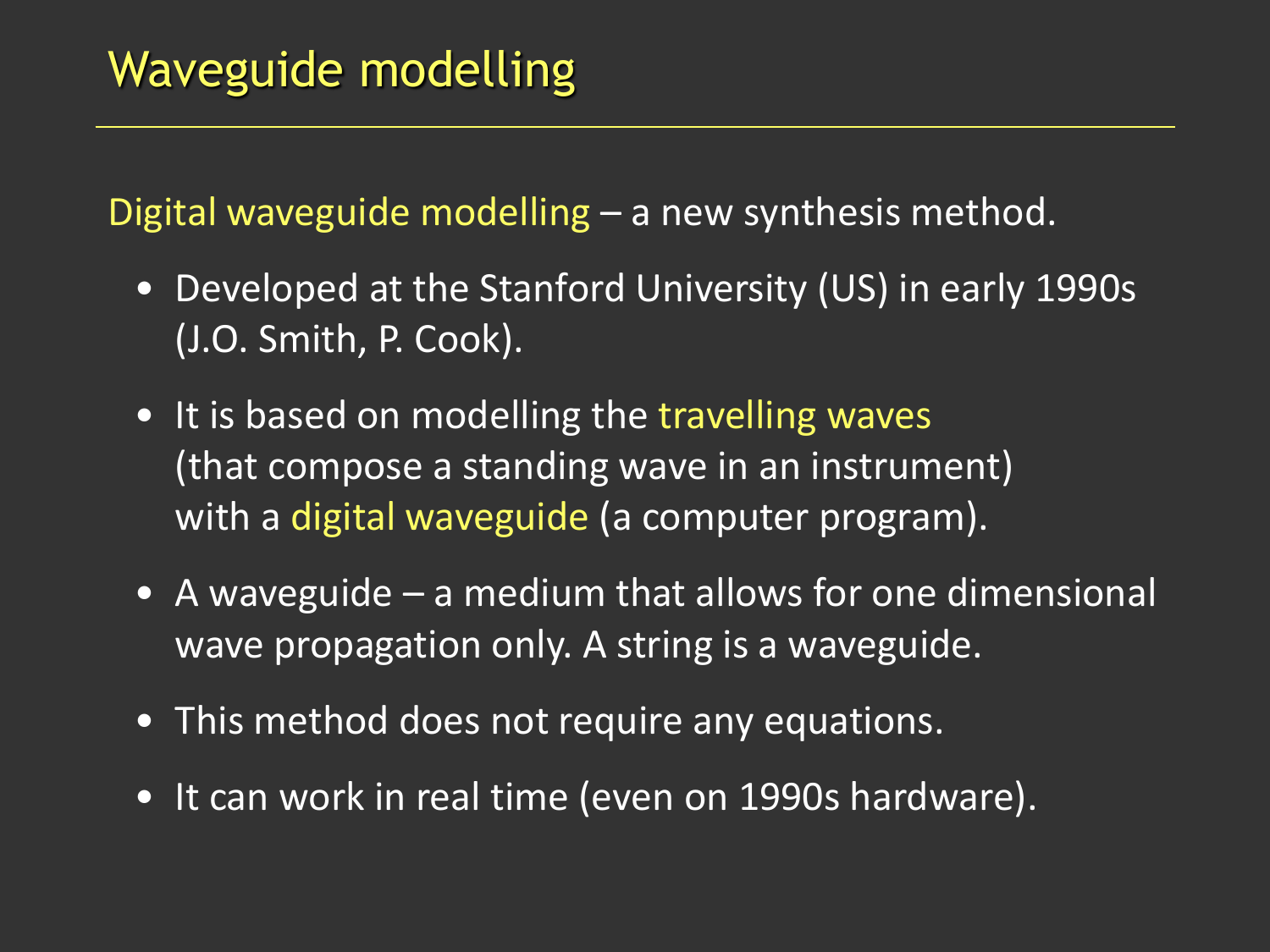Waveguide model – describes physical phenomena that lead to sound creation, with a computer algorithm.

Parameters of the model – decide on how the synthetic sound is created:

- parameters related to the instrument e.g. length and stiffness of a string – influence the pitch and the timbre of a sound, shape the static sound,
- related to articulation e.g. strength of string picking – allow for dynamic changes in sound (articulation).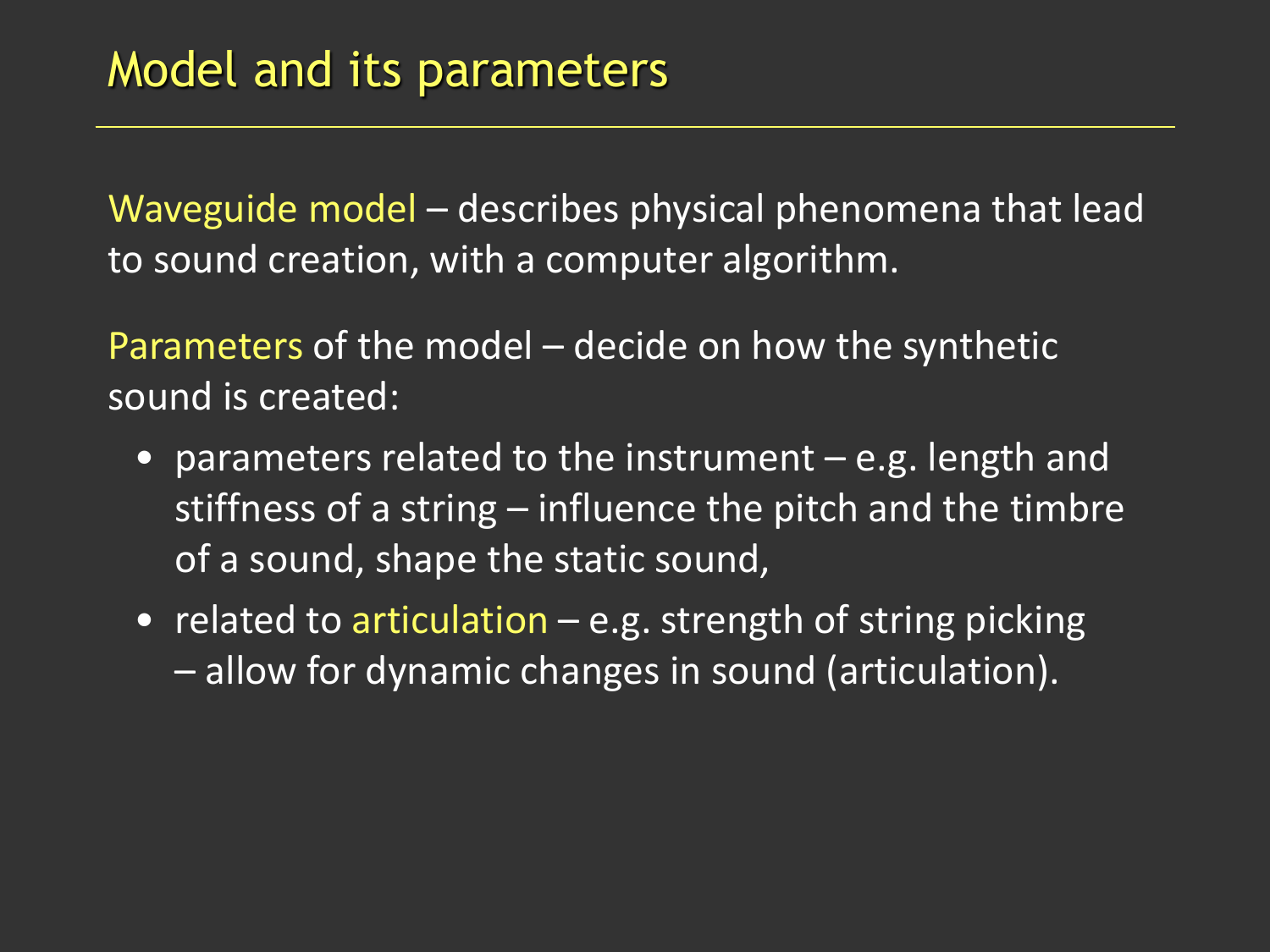An ideal string – of infinite length and lossless (a waveguide).



The state *p* of the string is a function of time *t* and location *x*:  $p(x, t)$ 

One-dimensional wave equation:

$$
\frac{\partial^2 p}{\partial t^2} = c^2 \frac{\partial^2 p}{\partial x^2}
$$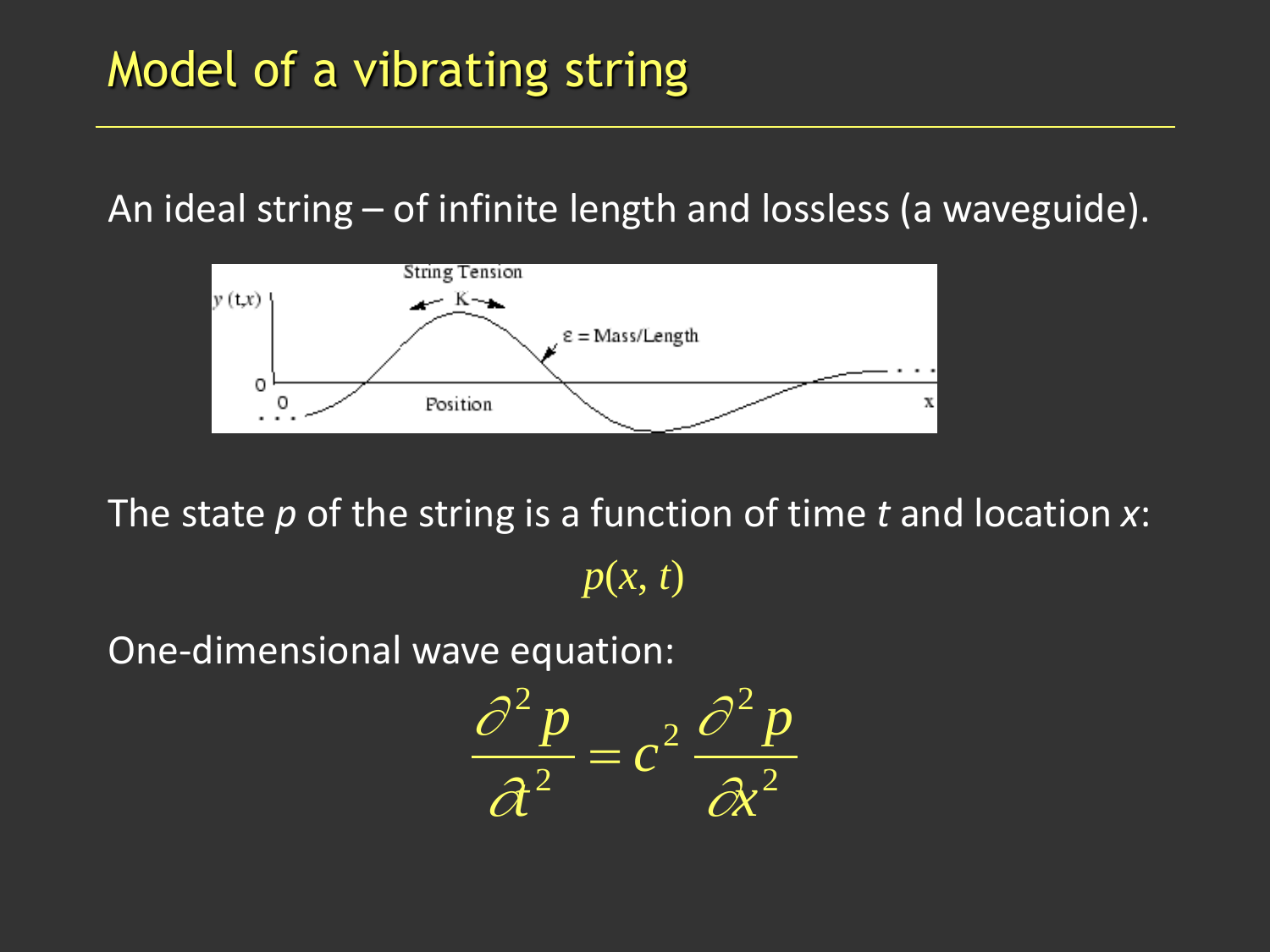A general solution of a 1D wave equation for an ideal vibrating string is a composition of two travelling waves that propagate along the string in the opposite directions:

$$
p(x,t) = p_1(t - \frac{x}{c}) + p_2(t + \frac{x}{c})
$$

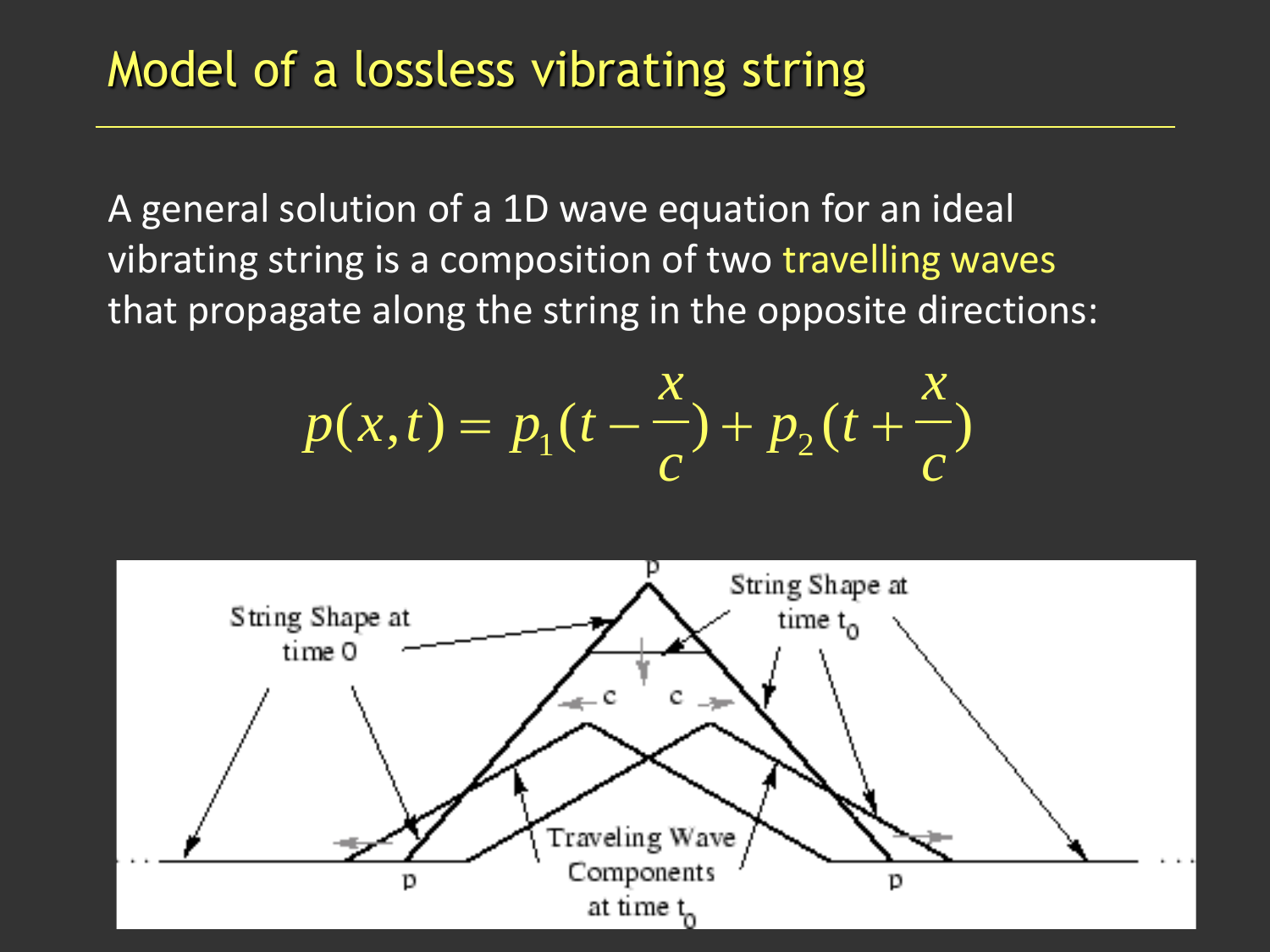For a digital model, we quantize both the time and the location:

$$
x \rightarrow x_m = mX
$$
  
\n
$$
t \rightarrow t_n = nT
$$
  
\n
$$
y^+(n) \stackrel{\Delta}{=} y_r(nT) \qquad y^-(n) \stackrel{\Delta}{=} y_l(nT)
$$
  
\n
$$
y(t_n, x_m) = y^+(n-m) + y^-(n+m)
$$

The travelling wave advances by distance *X* in time *T* (the sampling period): a delay by one sample (z<sup>-1</sup>)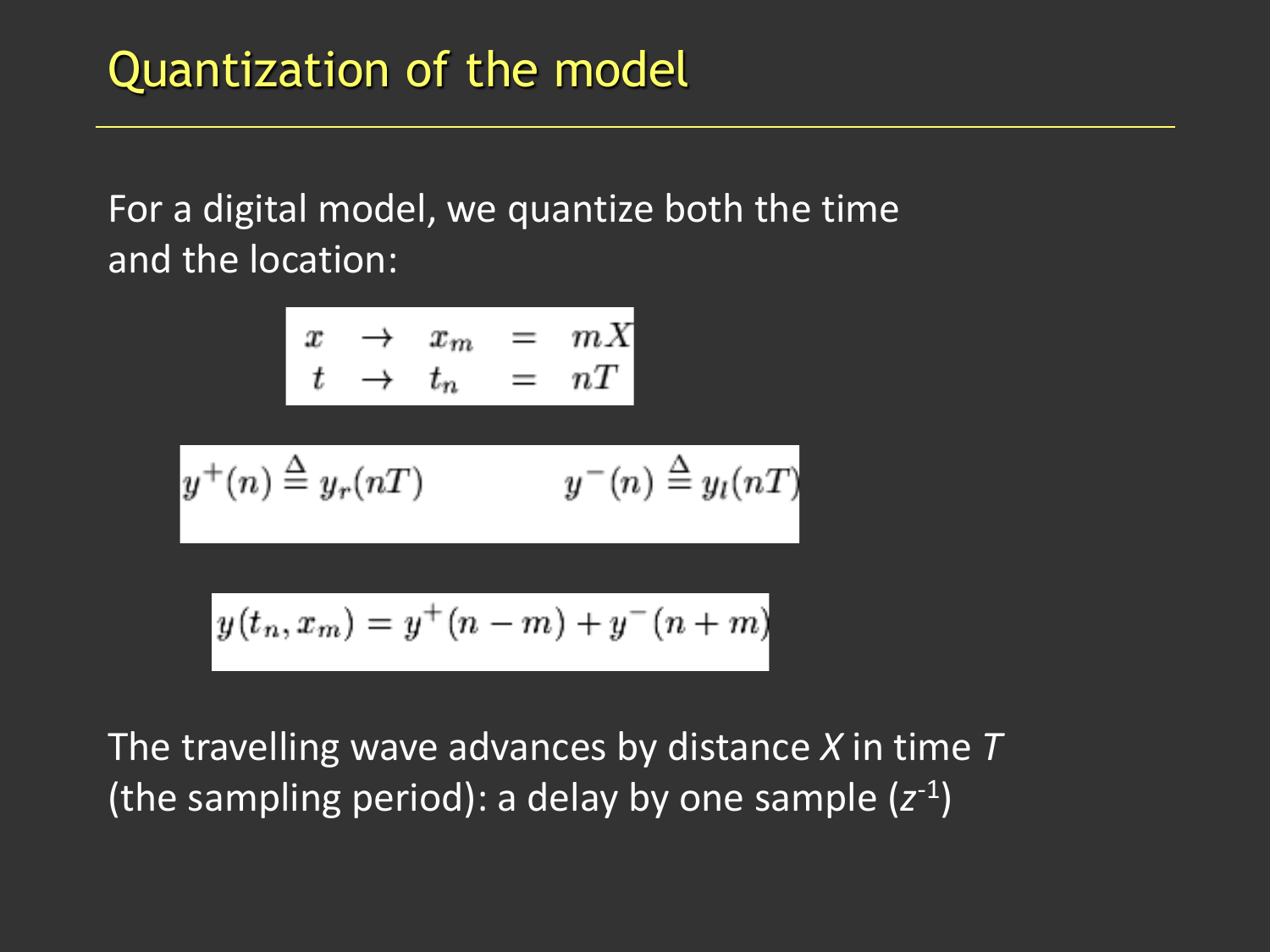#### A model of an ideal, lossless waveguide:

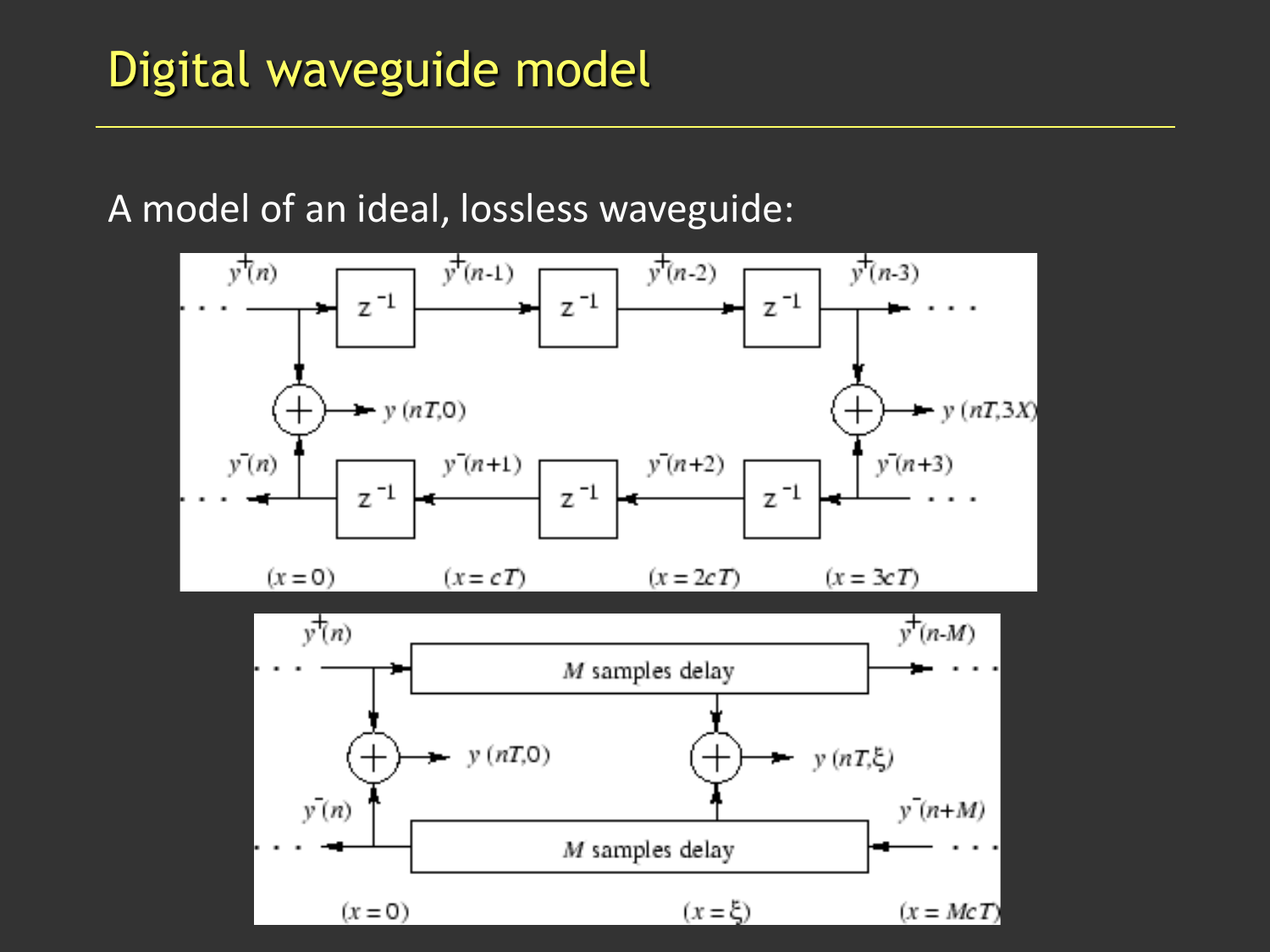## A lossy waveguide model

#### Waves are attenuated as they travel through the waveguide.

$$
y(t,x) = e^{-(\mu/2\epsilon)x/c} y_r(t - x/c) + e^{(\mu/2\epsilon)x/c} y_l(t + x/c)
$$



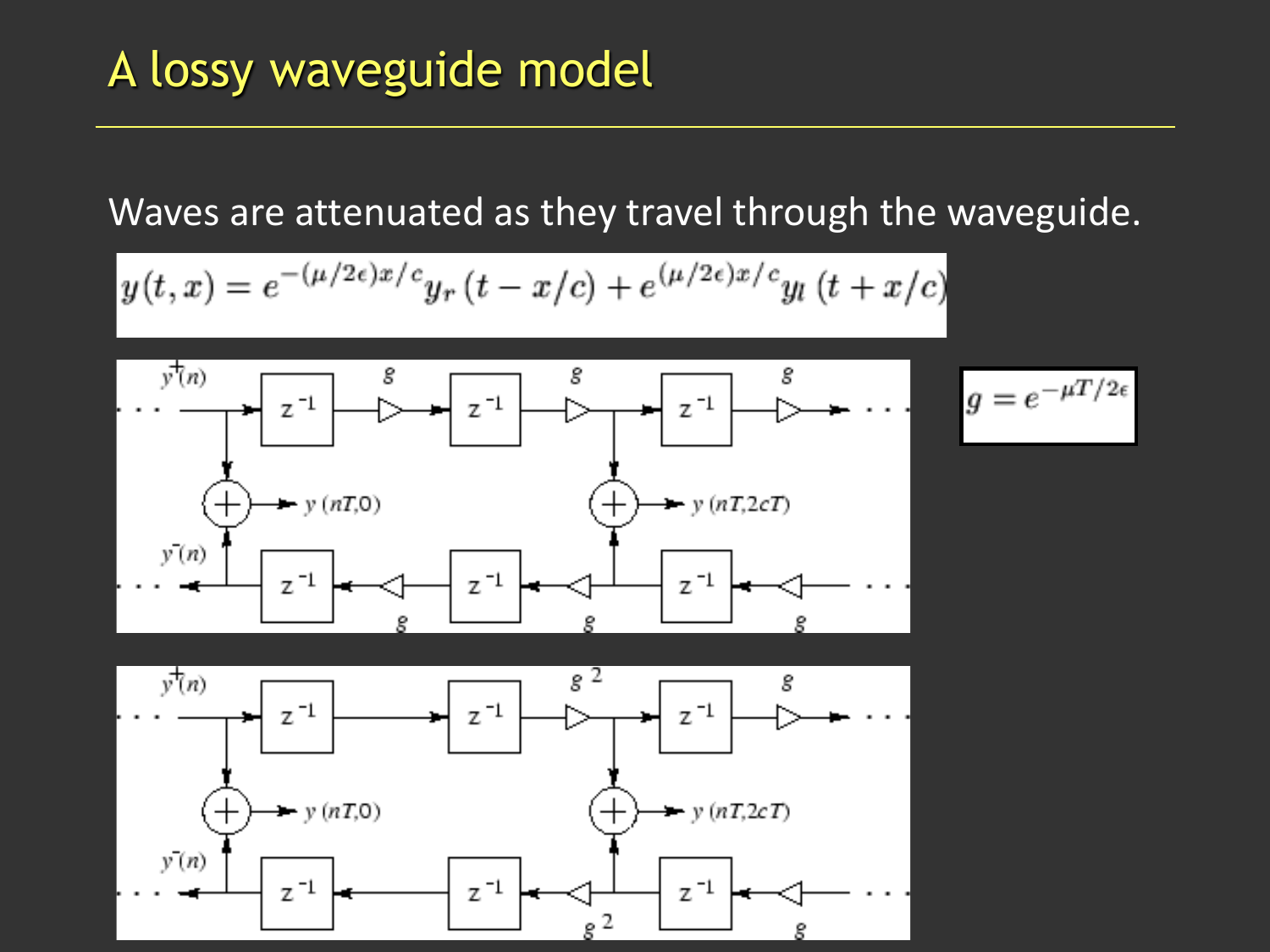## A model of a finite length waveguide

A vibrating string that is fixed at both ends: initial conditions

$$
y(t,0) \equiv 0 \qquad y(t,L) \equiv 0
$$

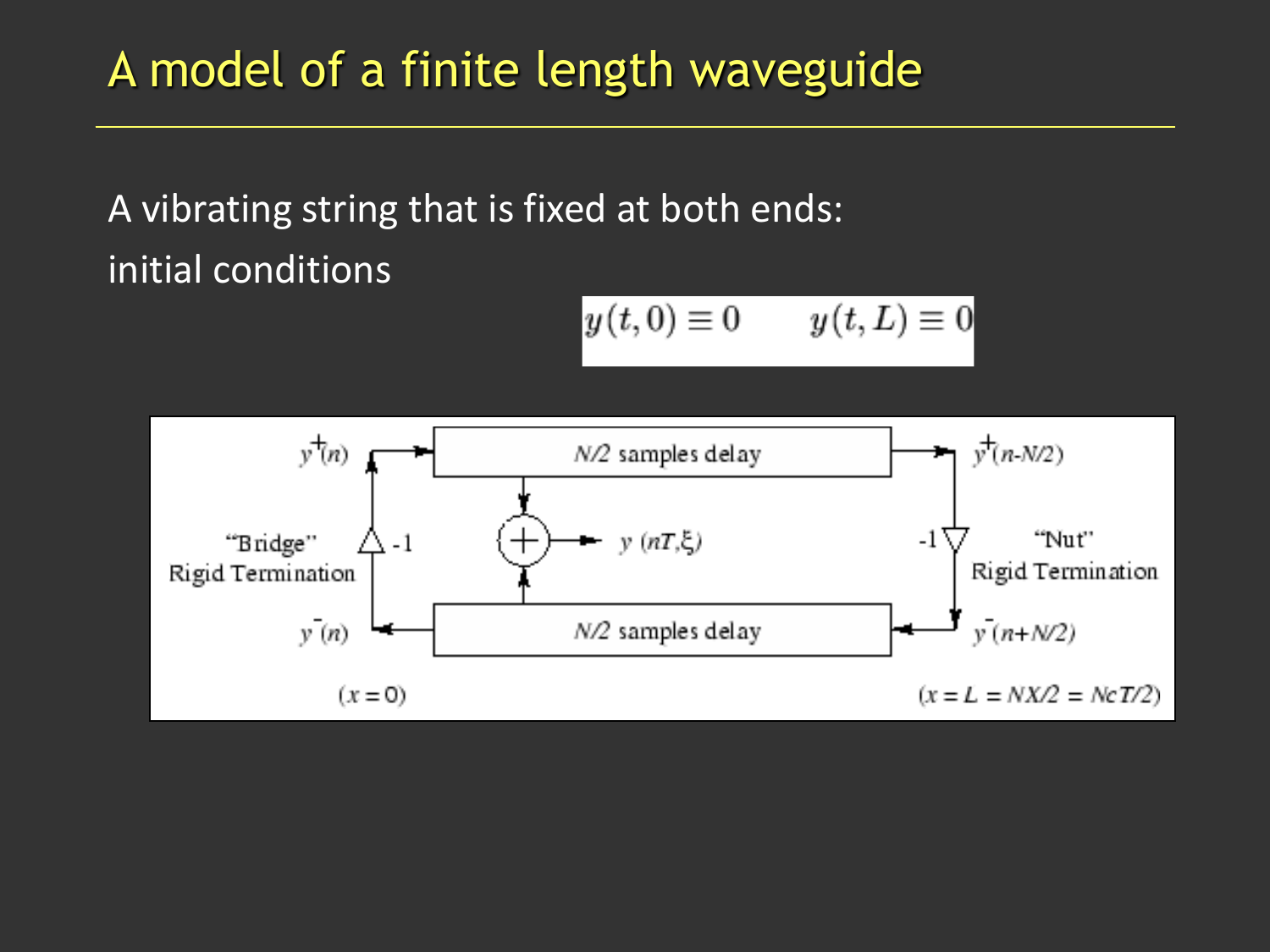## A model of a plucked string

#### A finite length vibrating string, excited by plucking (e.g. a guitar string)



initial conditions:

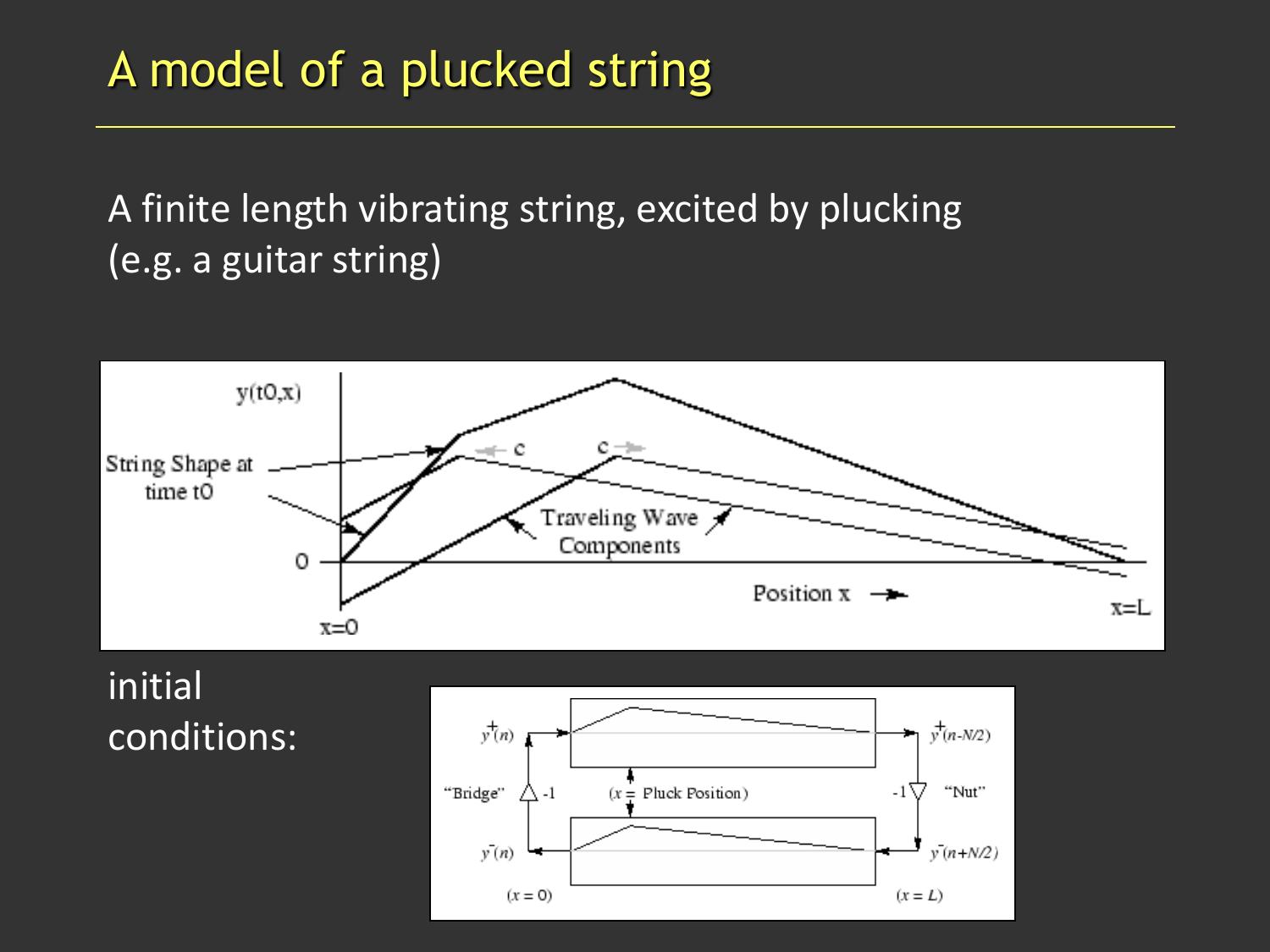#### Model of a lossy plucked string:



- Buffer sample = a delay line.
- Length of the delay line depends on the string length.
- Coefficient *g* determines the energy damping per string unit of length.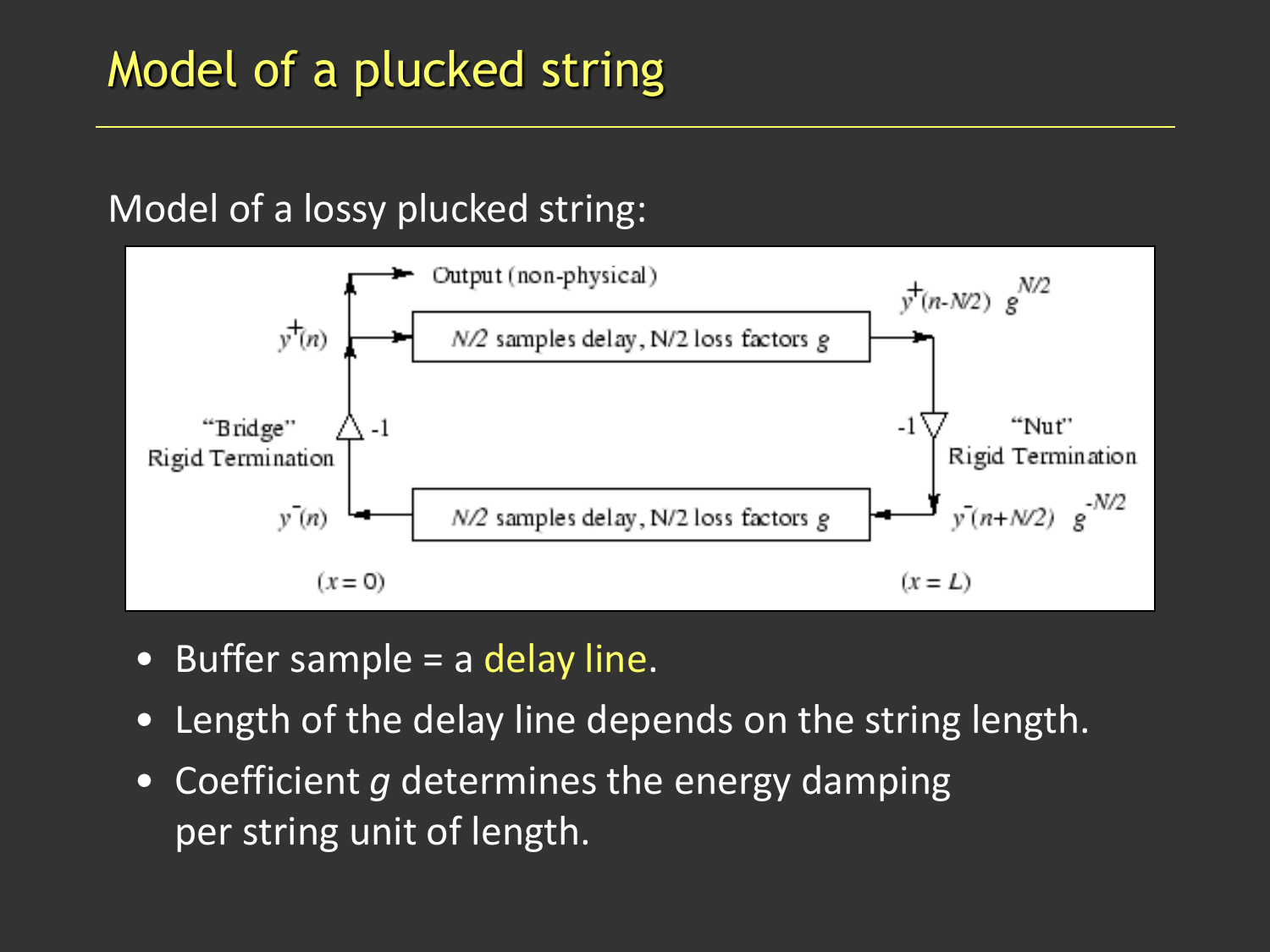#### String model with a combined, constant damping factor.



A waveguide string model with frequency-dependent damping - the Karplus-Strong model.

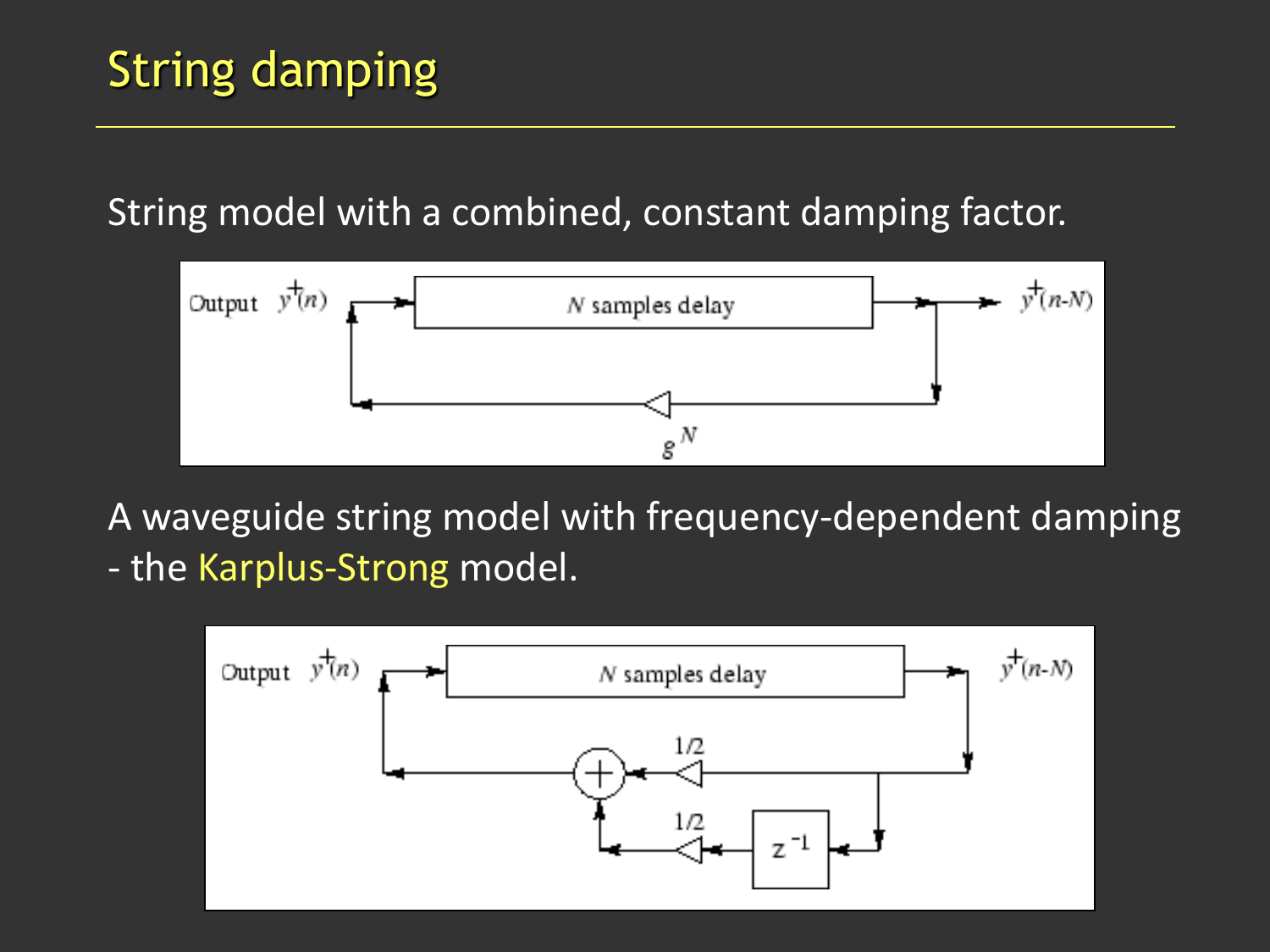#### Waveguide models are built from:

- delay lines (sample buffers),
- digital filters,
- scaling coefficients (multipliers),
- lookup tables.

A waveguide model has no physical input or output. We introduce the initial state by writing it into the delay lines. The output state may be observed at any waveguide point. The parameters may be altered as the sound is created and they have immediate effect on the sound!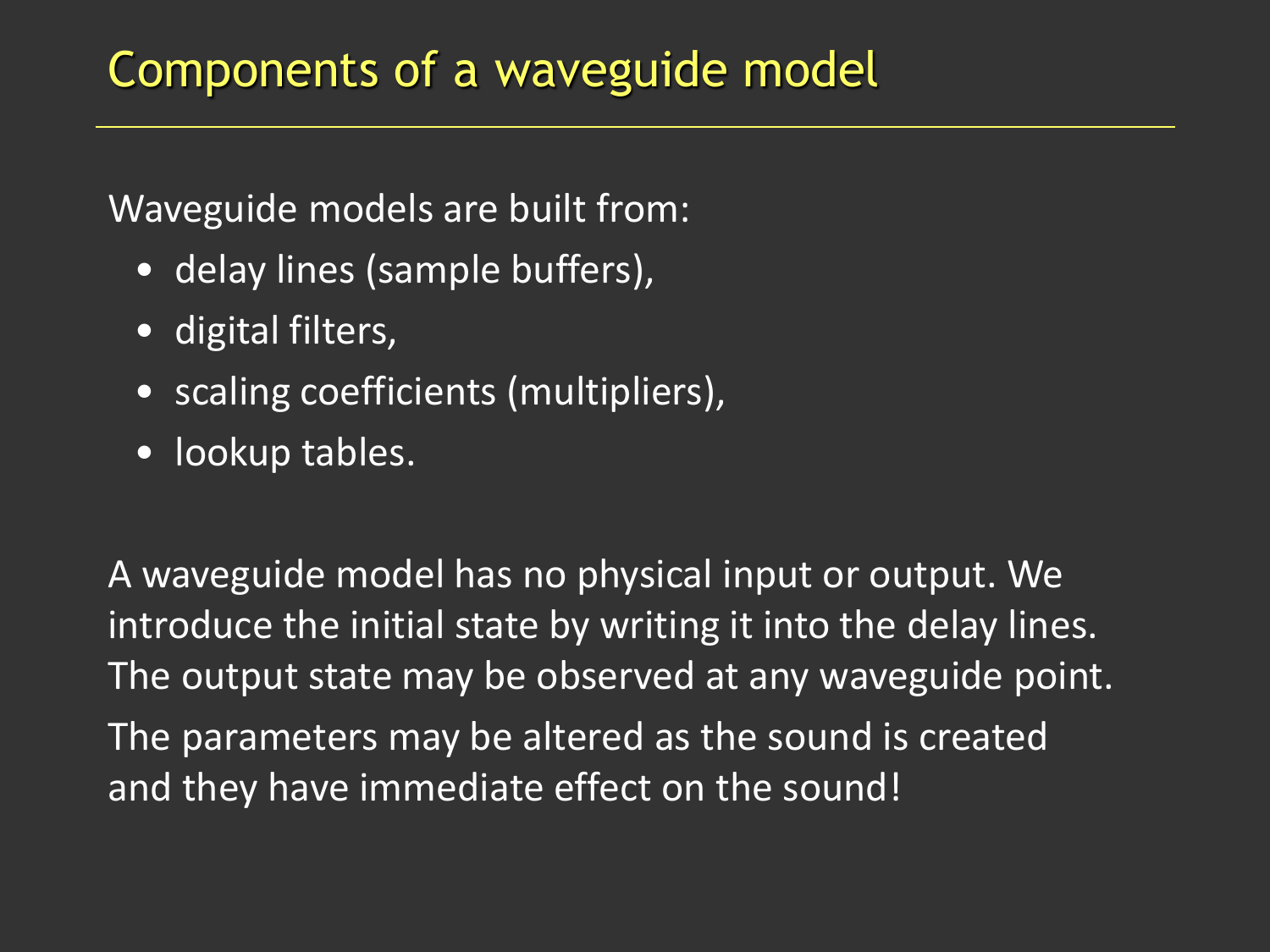## Coupled string models

#### String models coupled with a guitar bridge model.

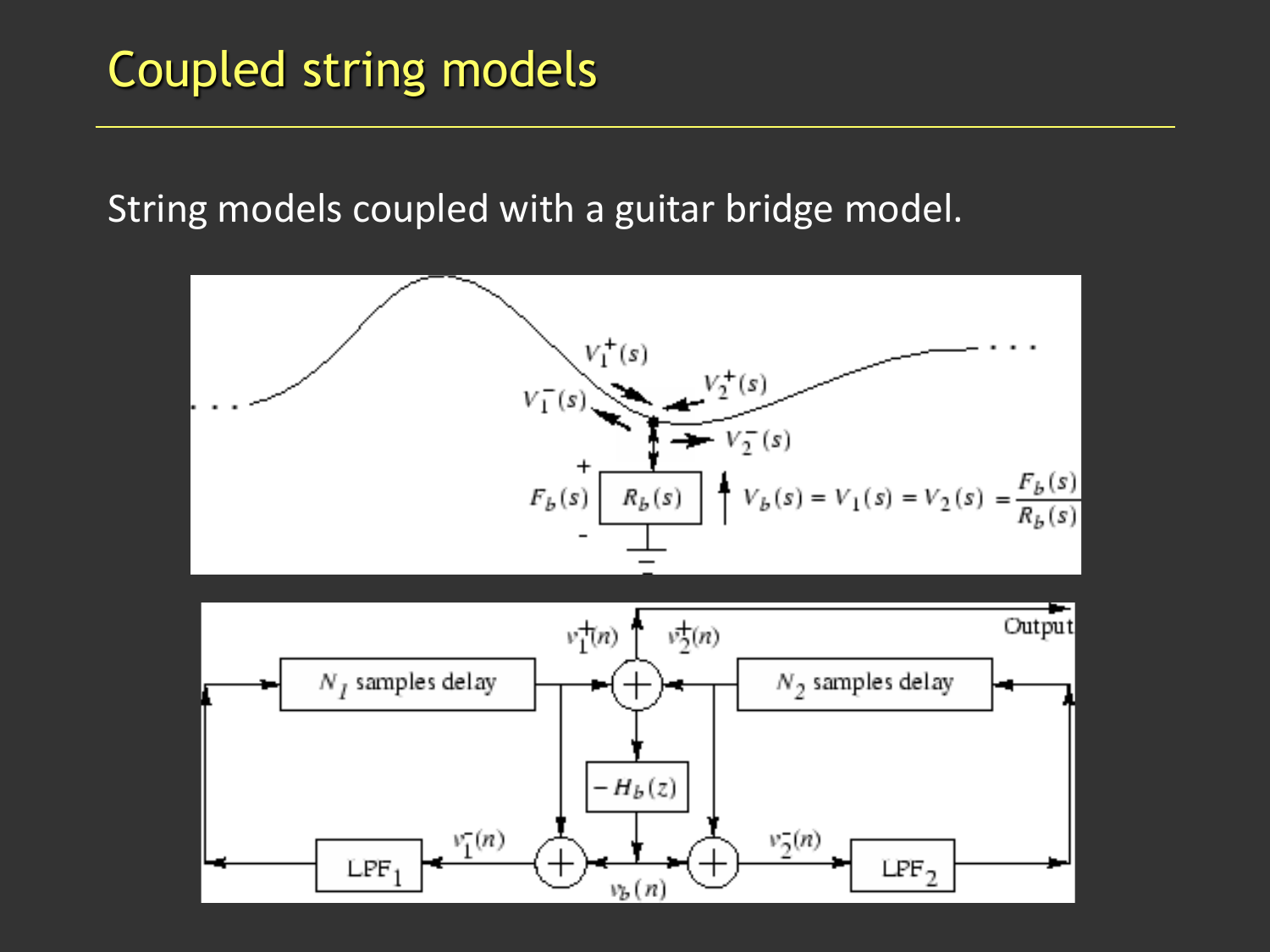## Bowed string model

#### A model of a bowed string instrument (e.g. a cello):

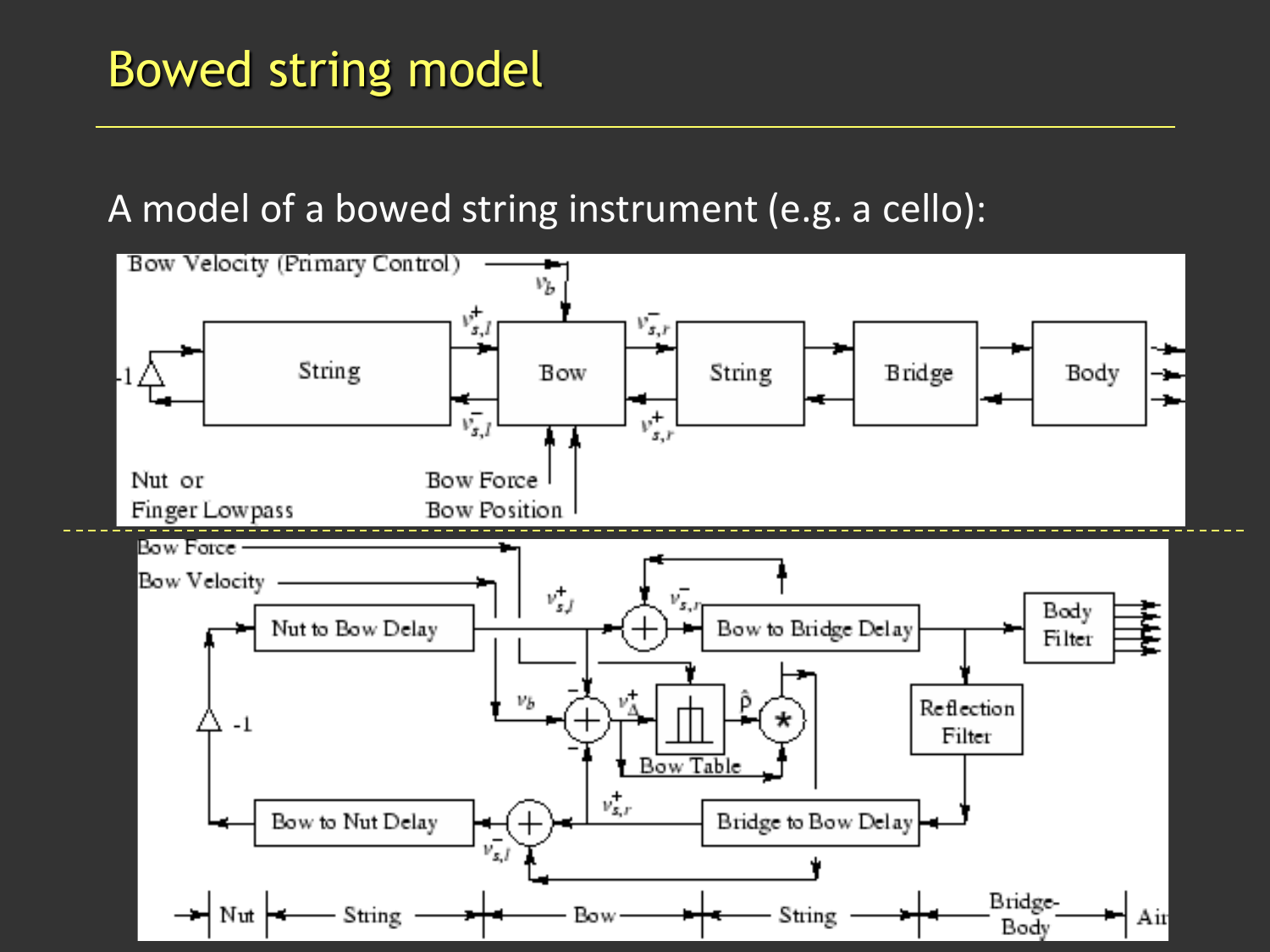A model of a single reed wind instrument (e.g. a clarinet). Air contained inside the instrument is the waveguide, a wideband noise is the excitation.

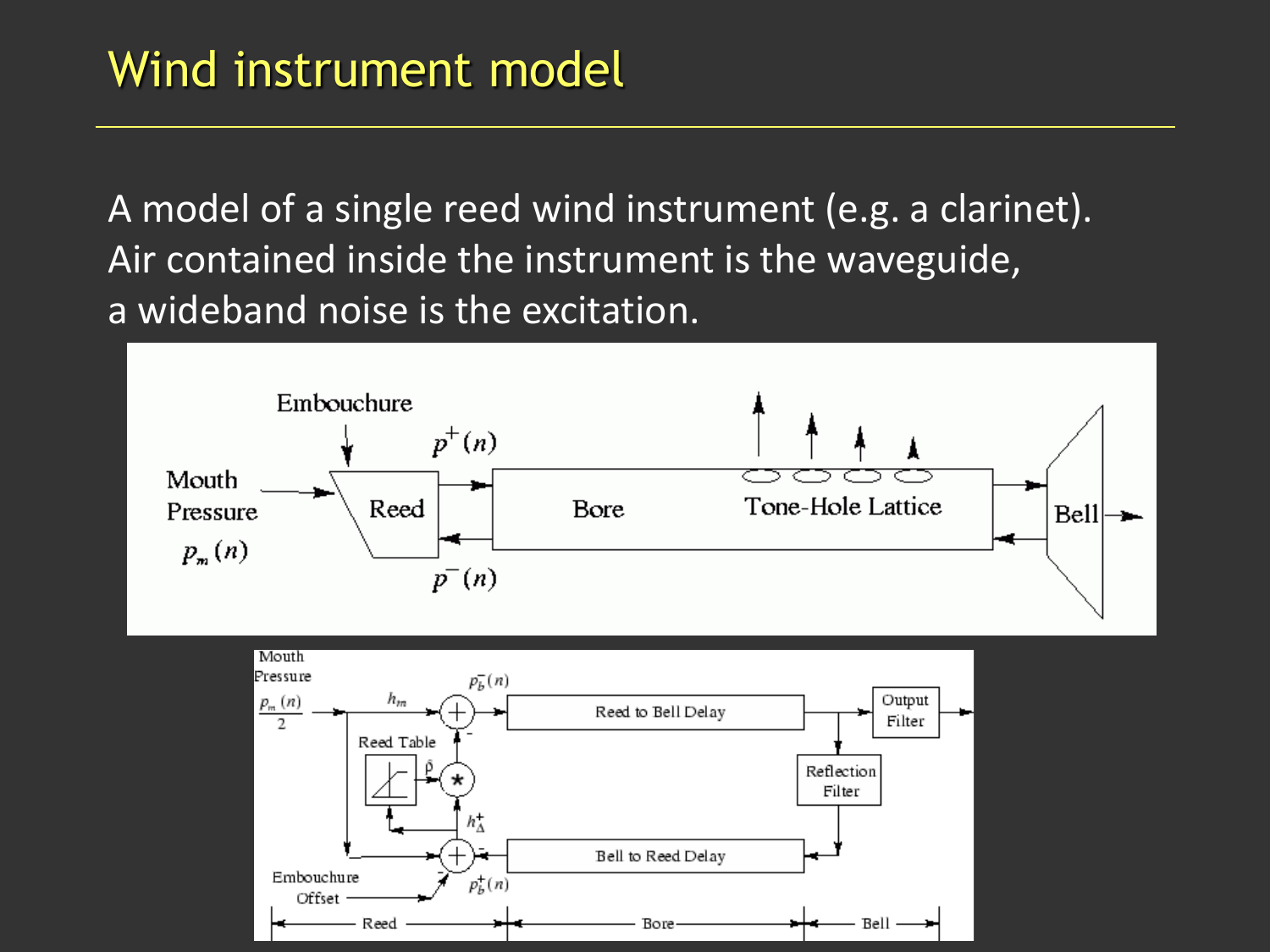#### Excitation models

#### Excitation is stored in a lookup table.

Reed Closure  $\rho(h^+_{\Lambda})$ A woodwind instrument Total Reed **Total Reflection** Absorption at *reed table* (Non-Physical) Rest Reed Reed Blown Open Shut 0 0  $h^c_\Lambda$  $h_{\Lambda}^+$  —  $-1$ - Inhale Exhale  $\rightarrow$ Bow and String Stuck Together A bowed instrument Break-Away / Capture Break-Away / Capture  $\hat{\rho}(\nu_\Delta^+)$ *bow table*Total Reflection Total Bow and String Transmission Slipping Frictionlessly 0

-1

 $-\nu_{\Lambda}^{\epsilon}$ 

0

νź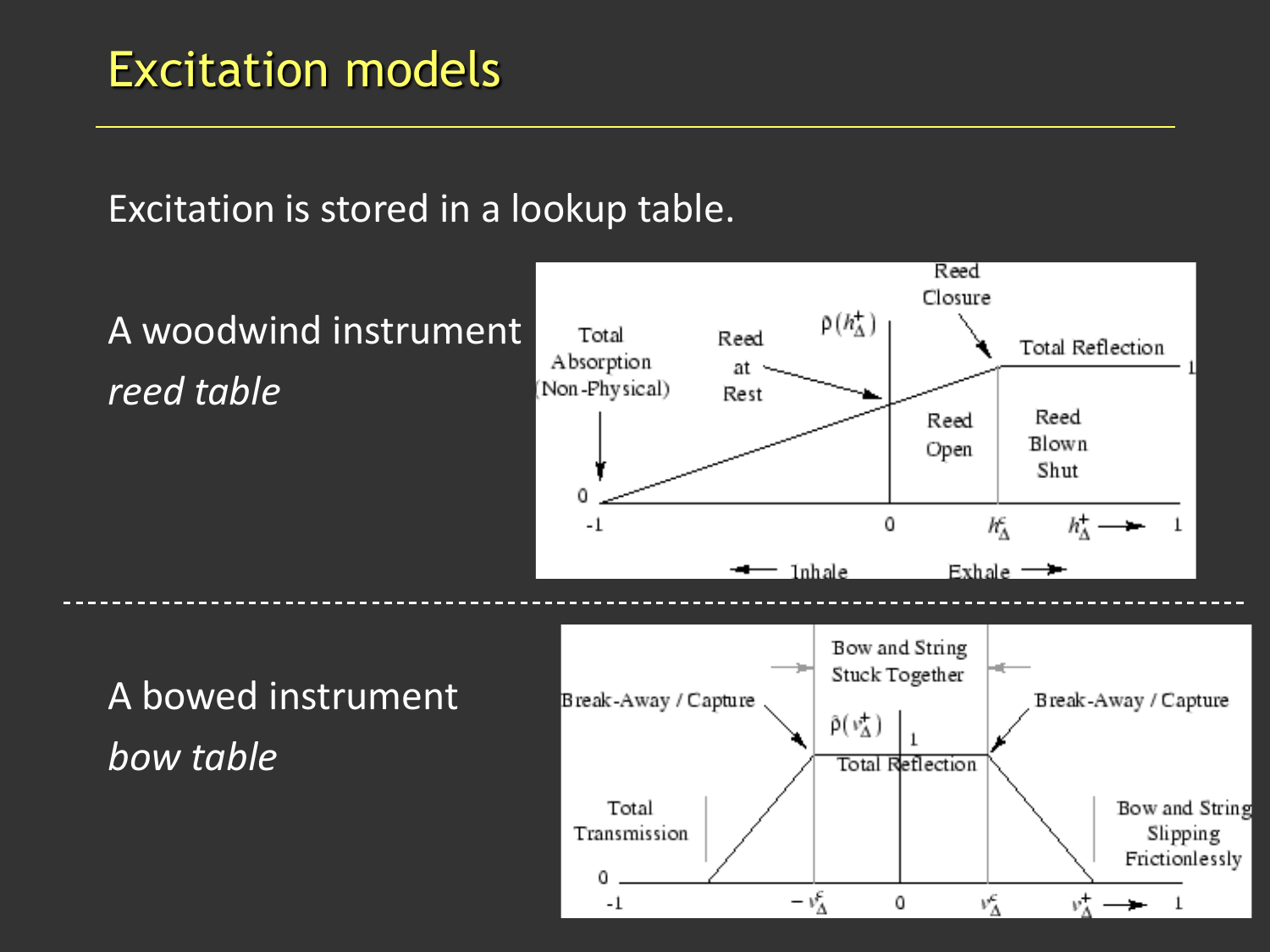## Modelling the instrument body

The instrument body shape is approximated with a set of connected cylindrical sections (waveguides).

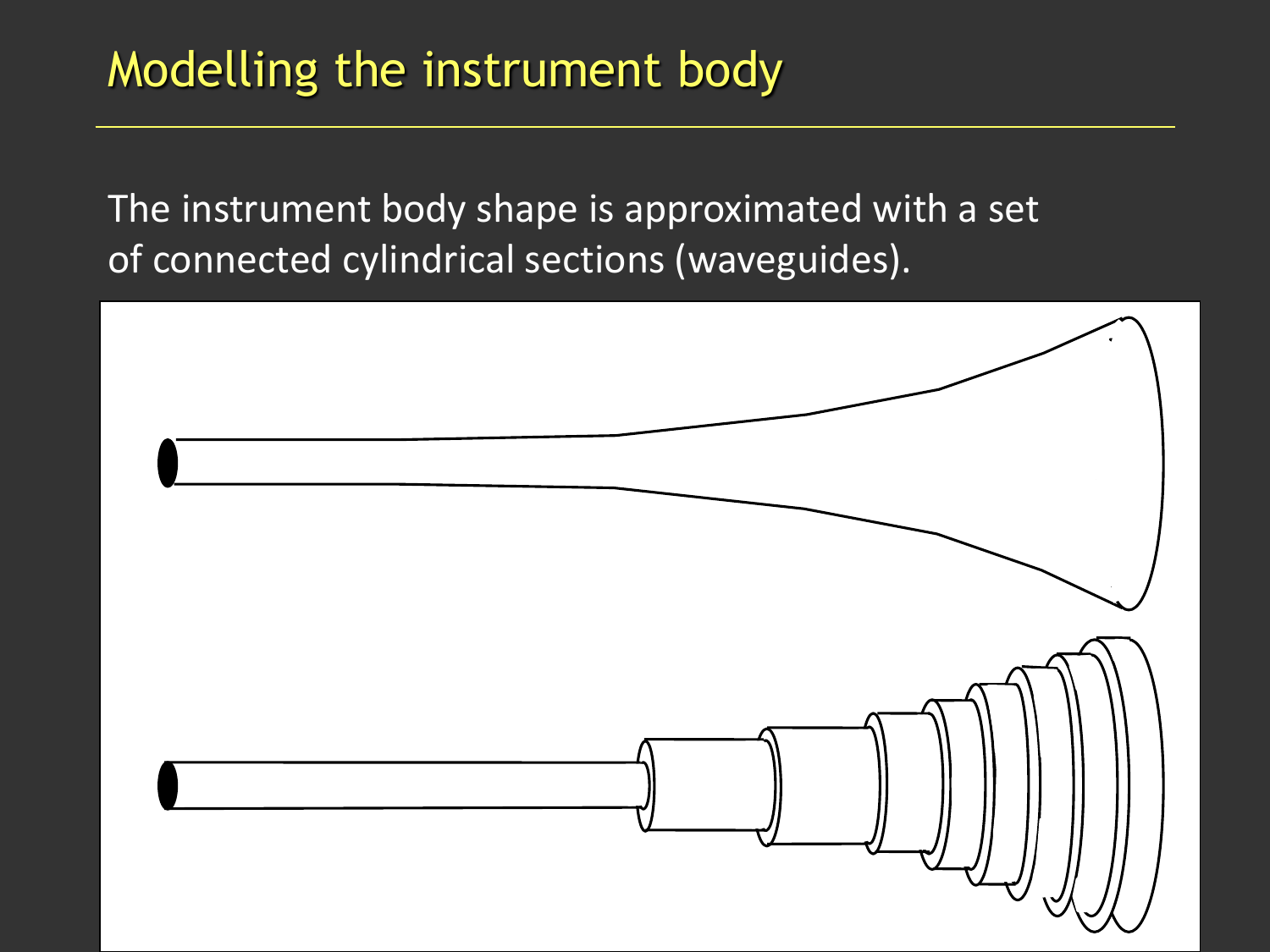## Modelling the instrument body

Waveguide sections are connected with blocks that simulate energy reflection at the waveguide junctions.

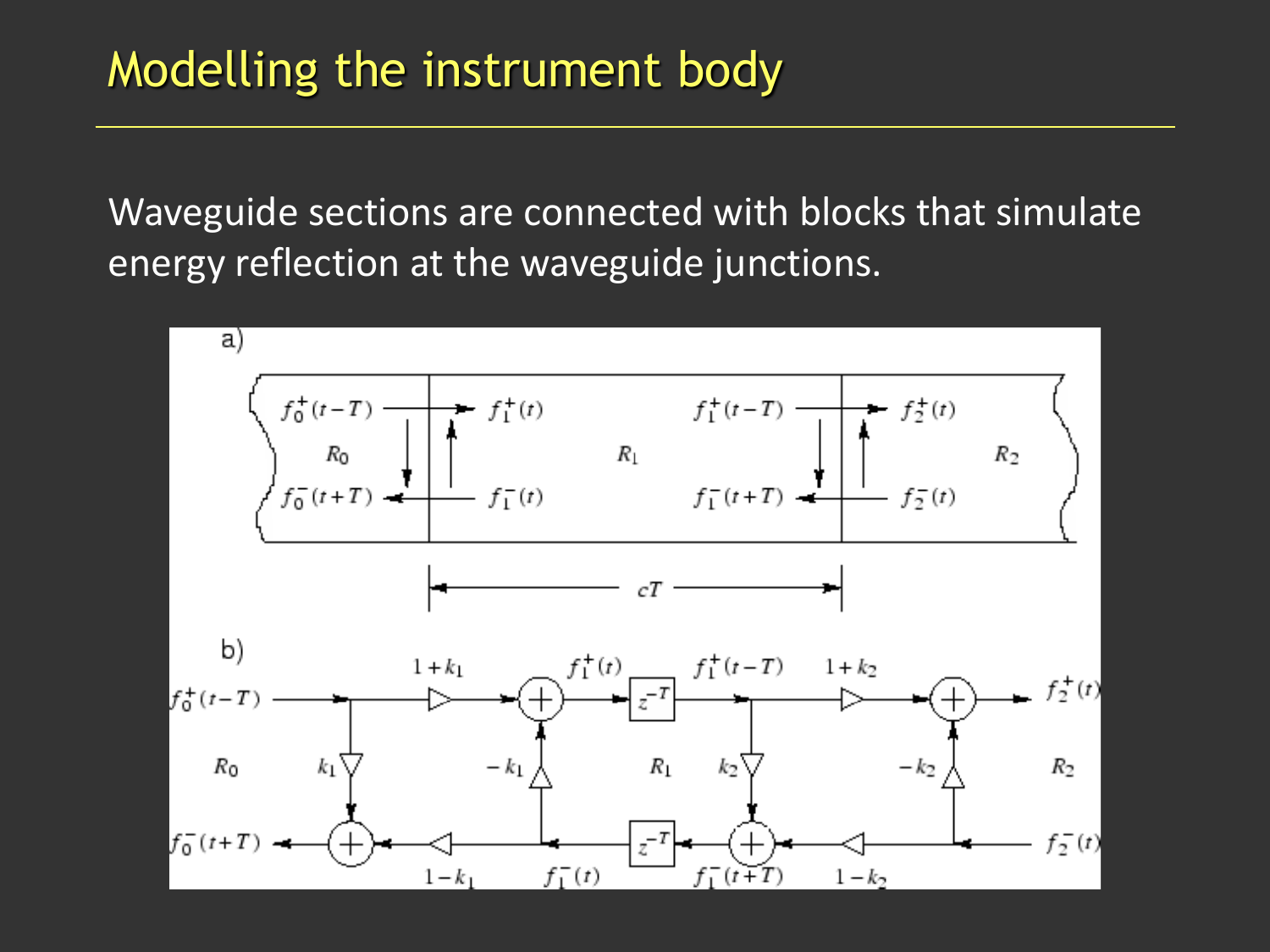#### Waveguide model of an organ pipe

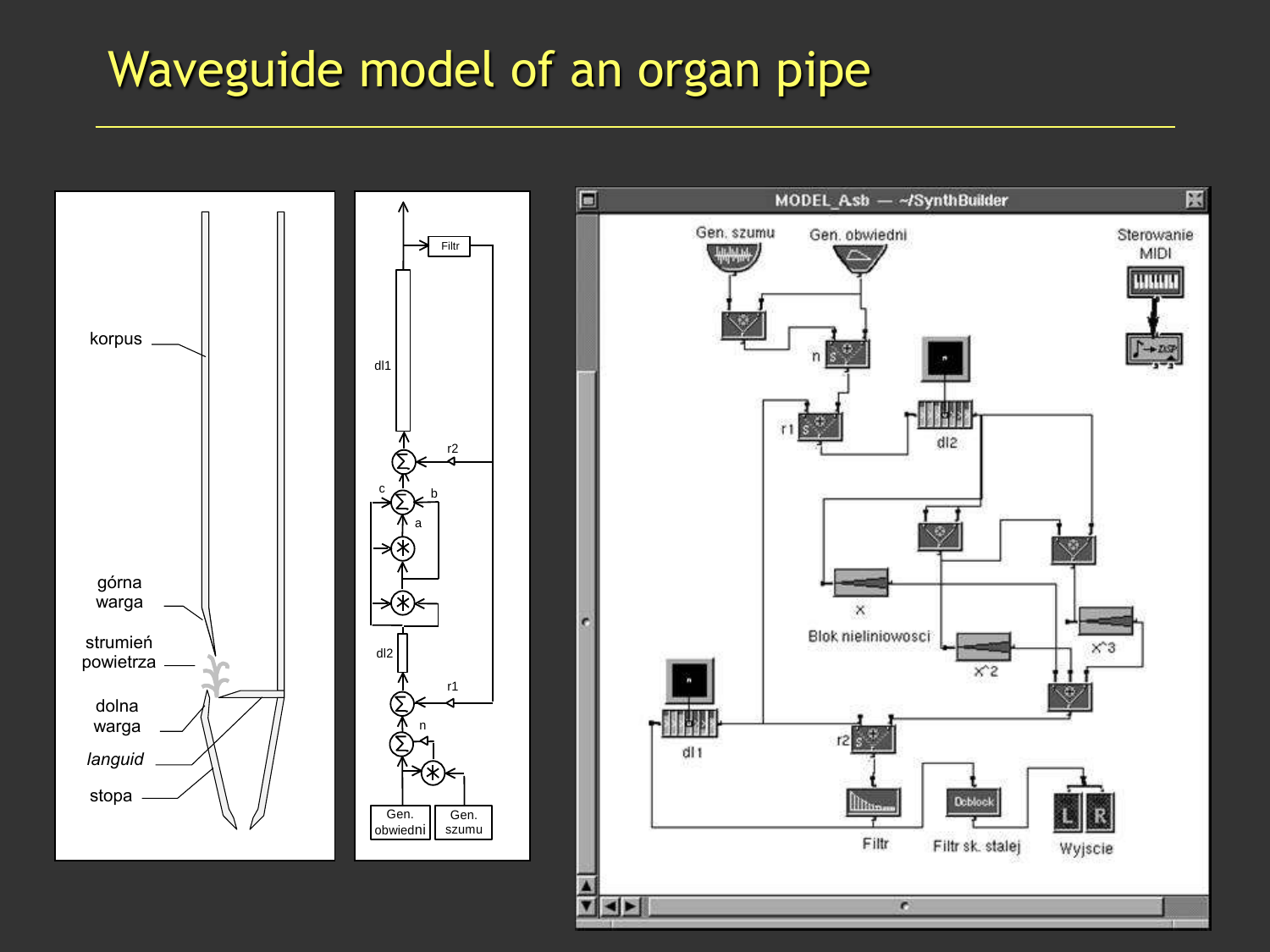## Waveguide model of an organ pipe

The response of an organ pipe to pressure changes (sound frequency vs. the pressure introduced to the pipe)





Real organ pipe (measurements) Waveguide model of a pipe (simulation)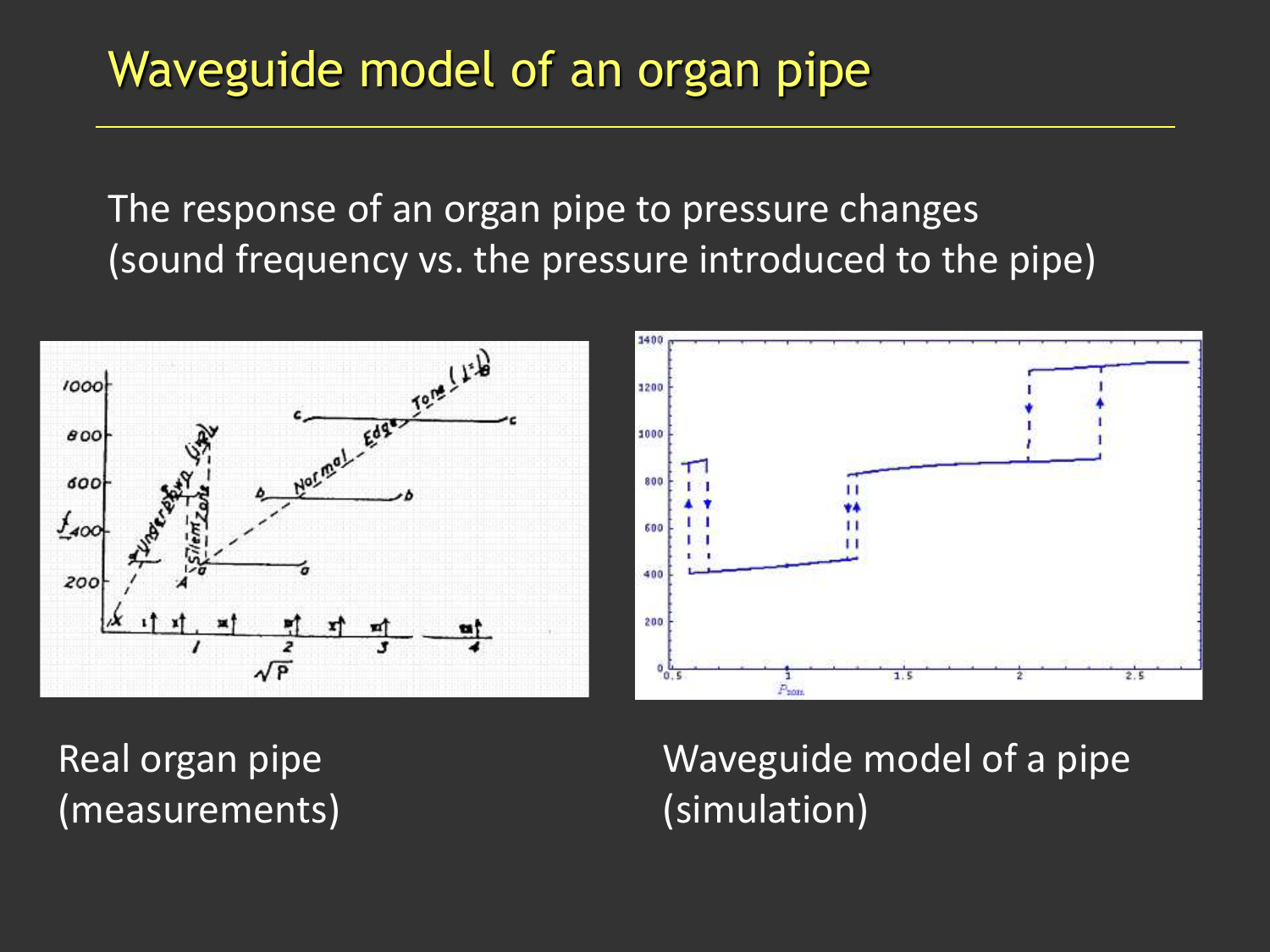Why didn't the waveguide synthesis succeed?

- Some physical phenomena (often nonlinear) are very hard to model in a simple way.
- The cost of research on modelling was too high.
- Musicians complained that the sounds were not realistic enough.
- Controlling a large number of parameters in real time during playing the instrument was cumbersome.
- Polyphony requires high processing power.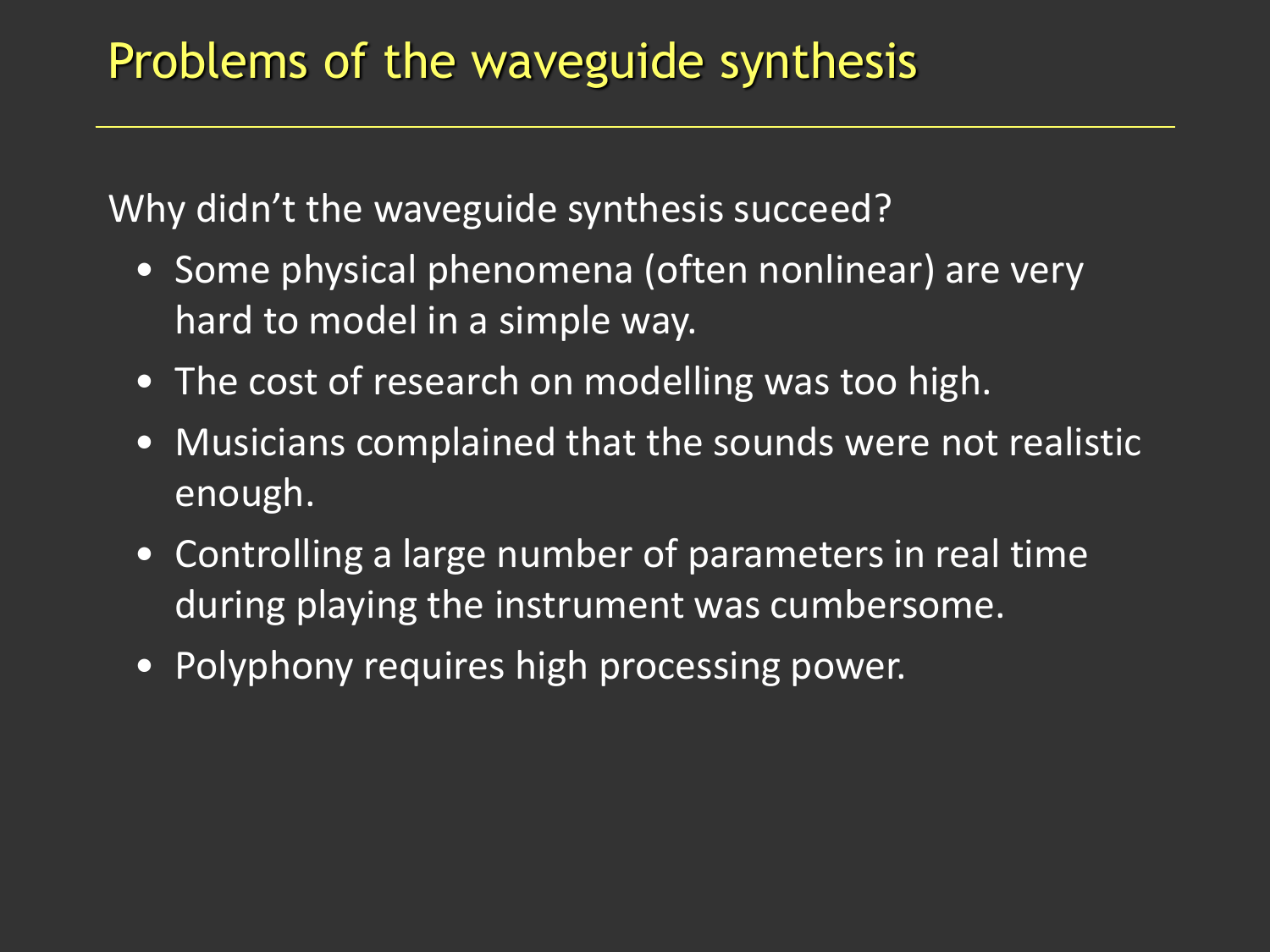#### Waveguide models in EMIs

- Yamaha VL1 (the only synthesis method).
- Korg Prophet (as one of many methods).
- Soundcards (Sound Blaster 64) only selected instruments.
- Software synthesizers Yamaha S-YXG100plus, Seer Systems Reality, Cakewalk Dimension Pro.
- STK (Synthesis Toolkit) a C++ library implementing simplified waveguide models.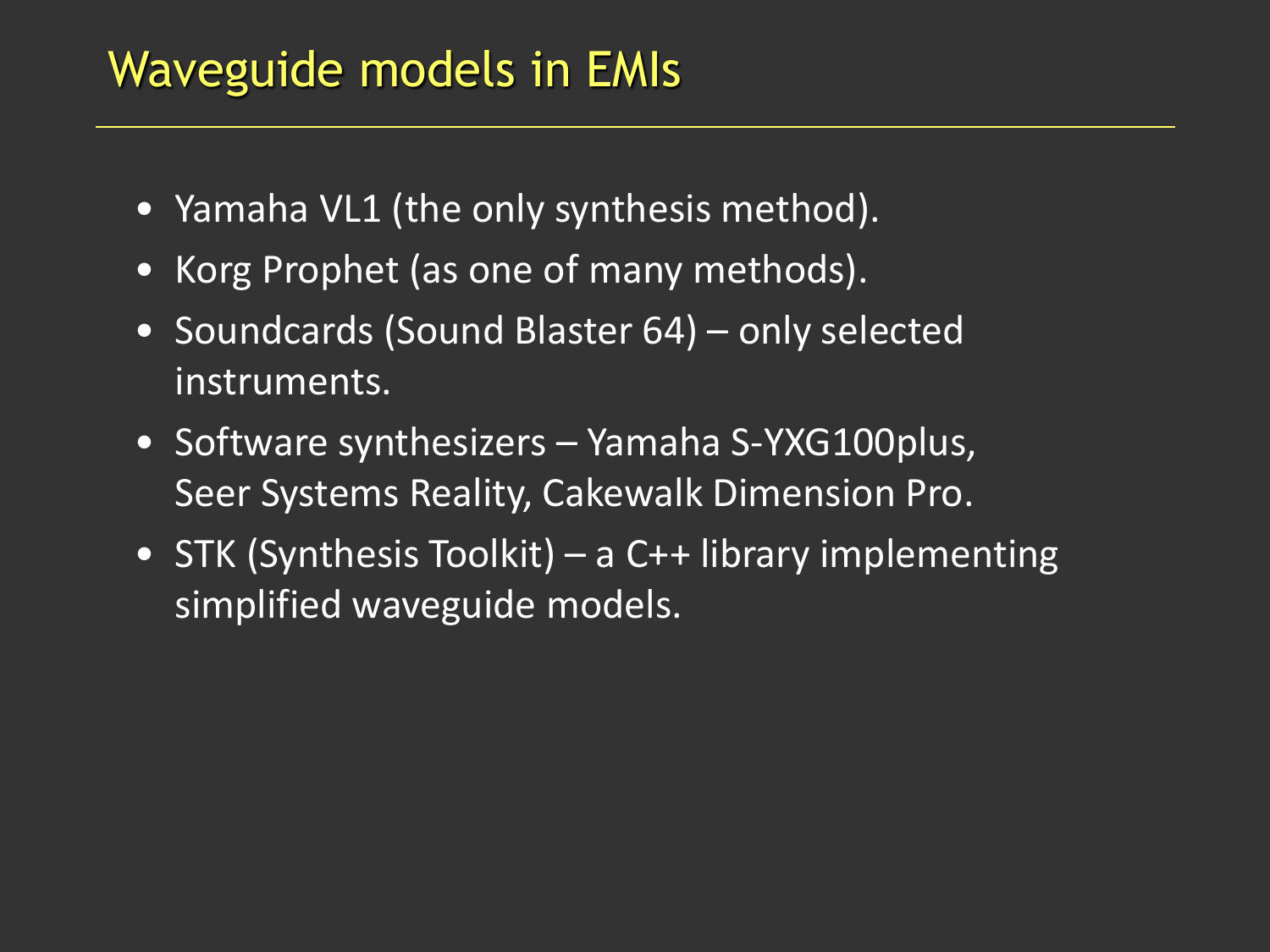## A commercial waveguide EMI

Yamaha VL1 (1994) *Virtual Acoustic Synthesizer* costed ca. 10 000\$





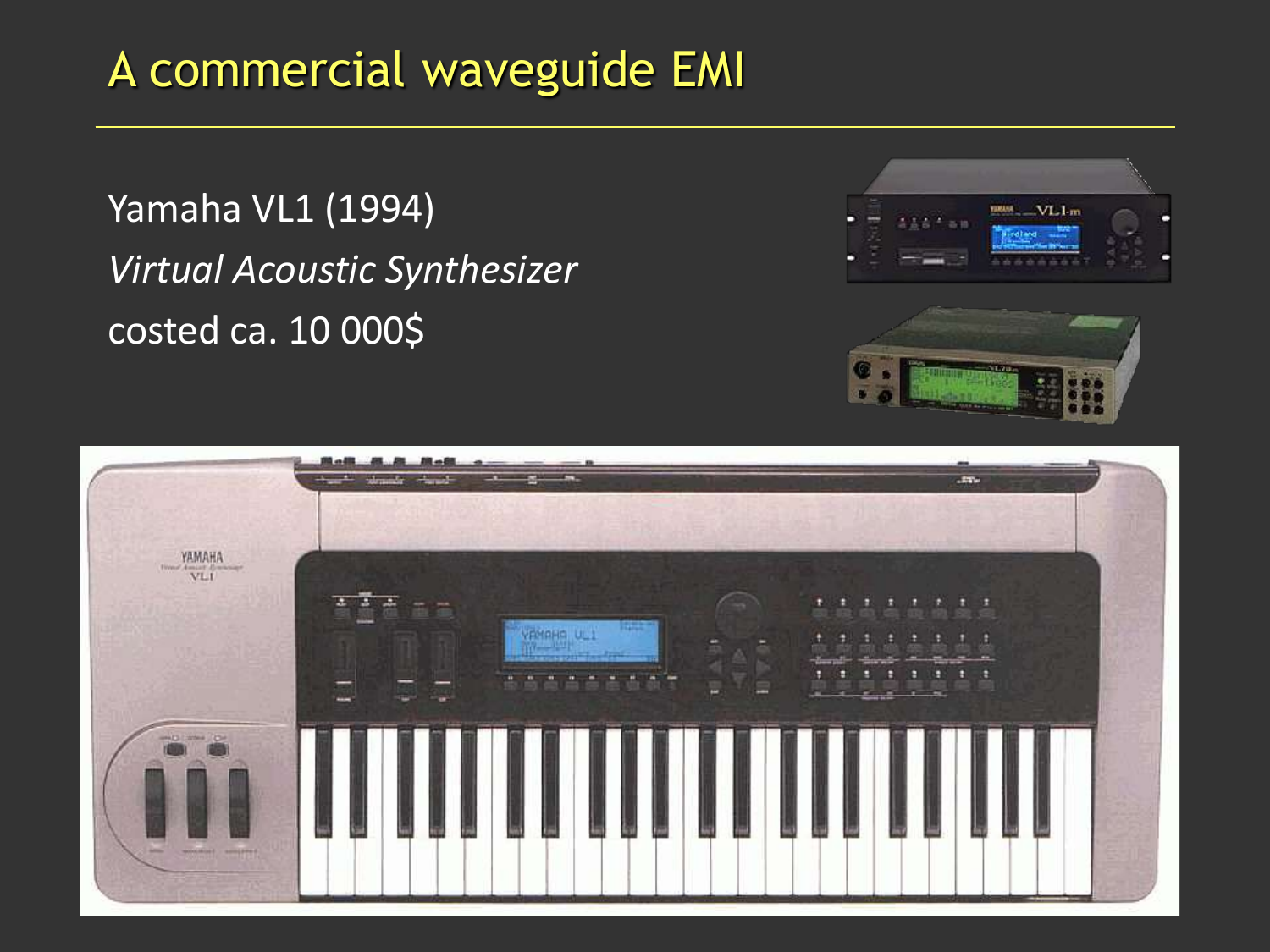## A commercial waveguide EMI

Model parameters were controlled with MIDI and with the software that assigns parameters to controllers.



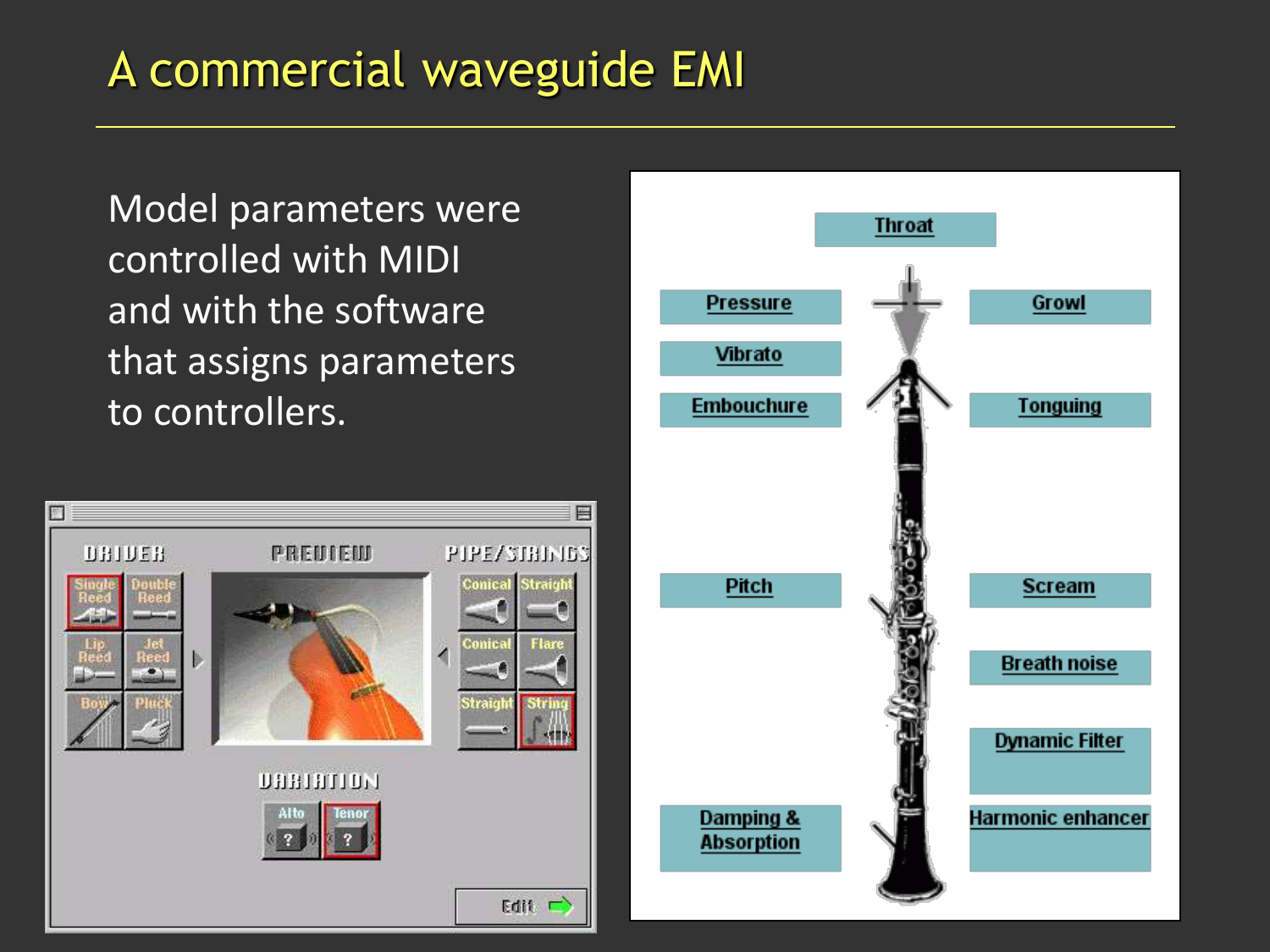## **Summary**

Pros of the waveguide synthesis

- realistic sounds of the modelled instruments,
- articulation (not available in sampling).

Cons:

- it's very hard to build an accurate instrument model,
- a lot of simplifications (one dimensional waveguide, no nonlinear phenomena, etc.), more complicated processes are very hard to model,
- difficult to control for musicians (too many parameters),
- for musicians, samplers were sufficient (much cheaper, easier to control).